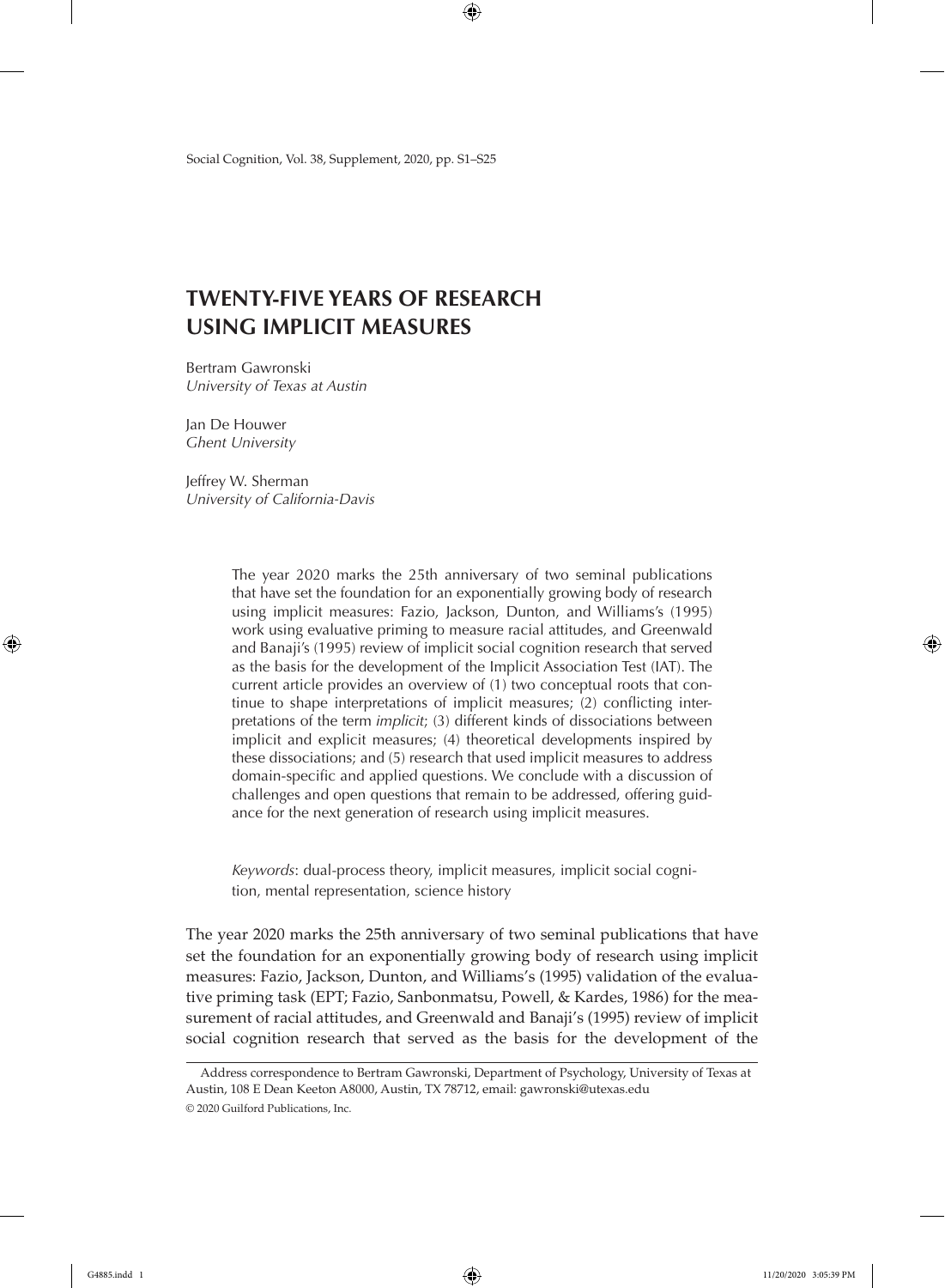Implicit Association Test (IAT; Greenwald, McGhee, & Schwartz, 1998). Over the past two decades, known limitations of the two measurement instruments have inspired the development of numerous alternatives, which now allow researchers to choose from at least 20 different tasks (see Table 1). Today, implicit measures have achieved wide visibility and use both inside and outside of the academy. They are used in practical applications, and research with implicit measures is frequently cited in the popular media.

However, despite the widespread popularity of implicit measures, controversies remain about broader theoretical, methodological, and empirical questions, and the contribution of implicit measures to solving real-world problems. Given the historical milestone and the continued growth of use in basic and applied research, this Special Issue aims to take stock of the current state of the field and provide an in-depth analysis of what we have learned from implicit measures, what we have not learned, what we still need to learn, where implicit measures have succeeded, where they have failed, and what conclusions we can draw from the available evidence. The goal of this editorial is to provide an integrative context for this endeavor by summarizing key issues in the historical development and current state of the field.

# **TWO CONCEPTUAL ROOTS**

Although the EPT and the IAT have been the driving forces behind the surge of research with implicit measures that started 25 years ago, the two instruments have rather distinct conceptual roots (Payne & Gawronski, 2010). The development of the EPT was guided by the idea that attitudes are represented in memory as object-evaluation associations of varying strength (see Fazio, 2007). A central implication of this idea is that encountering an attitude object may automatically activate its associated evaluation via spread of activation to the extent that the associative link between the two is sufficiently strong. Fazio and colleagues (1986) used evaluative priming to test this hypothesis, setting the groundwork for the use of the EPT as an implicit measure of attitudes (Fazio et al., 1995). In this line of work, the EPT was interpreted as an "unobtrusive" measure of attitudes in the sense that it captures unintended expressions of attitudes that are difficult to control, providing a means to identify attitudes that people are unwilling to share on explicit self-report measures.

Different from the emphasis on unintentional expressions of attitudes that are difficult to control, the development of the IAT was guided by research on implicit memory, suggesting that traces of past experience can influence responses even when they are inaccessible to introspection. This idea is prominently reflected in Greenwald and Banaji's (1995) influential definition of implicit social cognition as "introspectively unidentified (or inaccurately identified) trace of past experience that mediates responses" (p. 4). Although this definition remains ambiguous about whether the qualifier *introspectively unidentified* refers to the past experience, the mental trace of that experience, or the processes by which this trace influences responses (see Gawronski, Hofmann, & Wilbur, 2006), it has contributed to the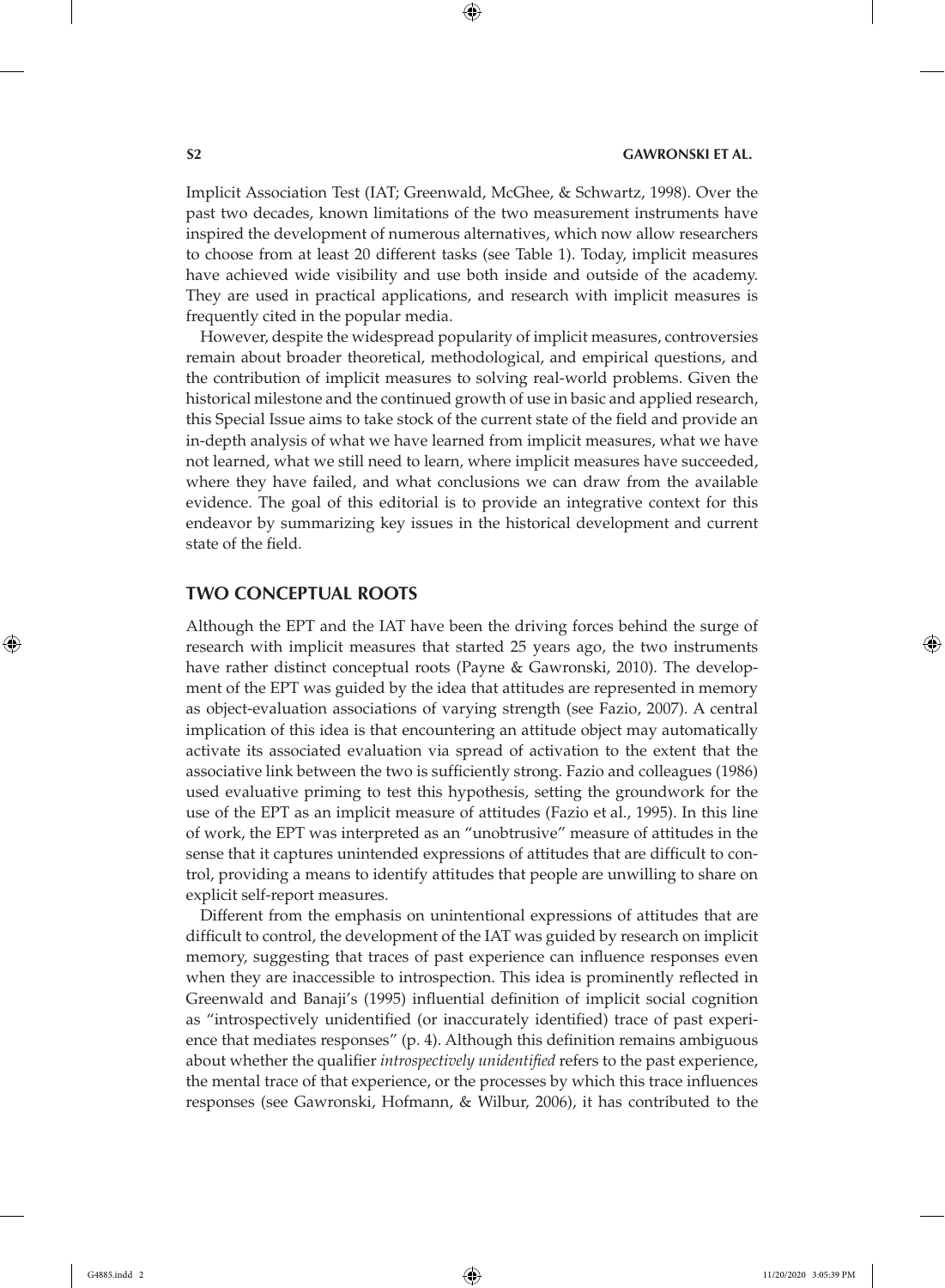| <b>Measurement Instrument</b>                 | <b>Reference</b>               |
|-----------------------------------------------|--------------------------------|
| Action Interference Paradigm                  | Banse et al. (2010)            |
| Affect Misattribution Procedure               | Payne et al. (2005)            |
| Approach-Avoidance Task                       | Chen & Bargh (1999)            |
| <b>Brief Implicit Association Test</b>        | Sriram & Greenwald (2009)      |
| <b>Evaluative Movement Assessment</b>         | Brendl et al. (2005)           |
| <b>Evaluative Priming Task</b>                | Fazio et al. (1995)            |
| Extrinsic Affective Simon Task                | De Houwer (2003)               |
| Go/No-go Association Task                     | Nosek & Banaji (2001)          |
| Identification Extrinsic Affective Simon Task | De Houwer & De Bruycker (2007) |
| <b>Implicit Association Procedure</b>         | Schnabel et al. (2006)         |
| <b>Implicit Association Test</b>              | Greenwald et al. (1998)        |
| Implicit Relational Assessment Procedure      | Barnes-Holmes et al. (2010)    |
| Recoding Free Implicit Association Test       | Rothermund et al. (2009)       |
| Relational Responding Task                    | De Houwer et al. (2015)        |
| Semantic Priming (Lexical Decision Task)      | Wittenbrink et al. (1997)      |
| Semantic Priming (Semantic Decision Task)     | Banaji & Hardin (1996)         |
| Single Attribute Implicit Association Test    | Penke et al. (2006)            |
| Single Block Implicit Association Test        | Teige-Mocigemba et al. (2008)  |
| Single Category Implicit Association Test     | Karpinski & Steinman (2006)    |
| Sorting Paired Features Task                  | Bar-Anan et al. (2009)         |
| <b>Truth Misattribution Procedure</b>         | Cummins & De Houwer (2019)     |

**TABLE 1. Overview of Currently Available Implicit Measures**

idea that the IAT captures unconscious attitudes that people are unable to report on explicit self-report measures (because they do not even know that they have these attitudes).

The two conceptual roots continue to shape research using implicit measures until today. In line with the ideas that inspired the development of the EPT, some researchers emphasize the goal-independent activation of representations that presumably shapes responses on implicit measures. Others rely on the idea that inspired the development of the IAT, assuming that implicit measures provide access to unconscious representations that are inaccessible to introspection. However, both of these assumptions face empirical challenges. The first assumption conflicts with evidence suggesting that processing goals can influence responses on implicit measures (e.g., Degner, 2009; Fiedler & Bluemke, 2005; Klauer & Teige-Mocigemba, 2007), raising questions about the extent to which implicit measures capture processes that are unintentional and difficult to control. The second assumption conflicts with evidence suggesting that people are able to accurately predict their scores on implicit measures (e.g., Hahn & Gawronski, 2019; Hahn, Judd, Hirsh, & Blair, 2014; Rivers & Hahn, 2019), raising questions about the extent to which implicit measures capture unconscious representations that are inaccessible to introspection (see Hahn & Goedderz, 2020, this issue).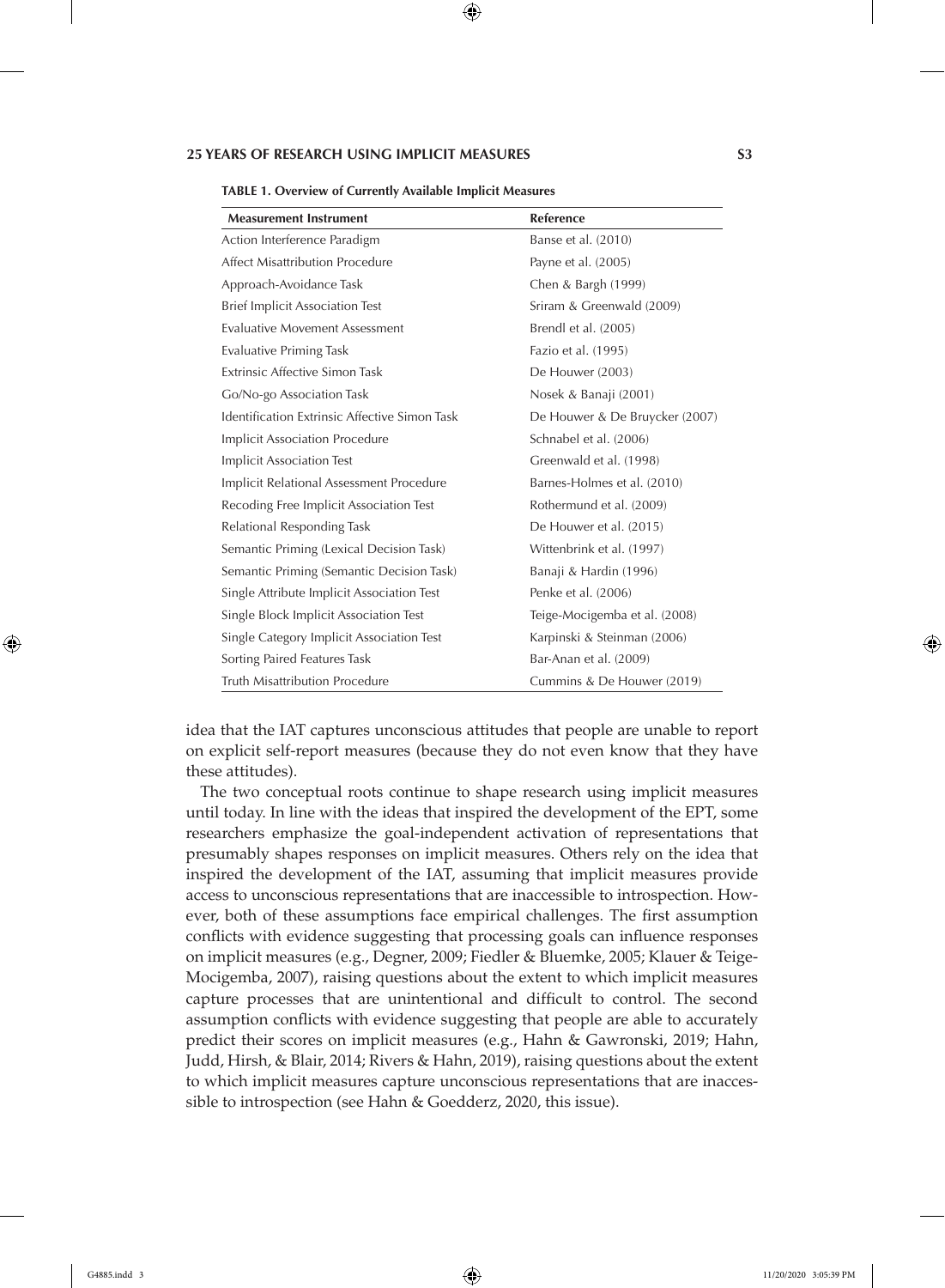# **WHAT IS IMPLICIT?**

The empirical challenges to the two conceptual roots highlight a broader issue in the literature on implicit measures: the ambiguous meaning of the term *implicit* and its referent (Corneille & Hütter, 2020; Gawronski & Brannon, 2019). Although considerable progress has been made on the empirical side, the field is still fraught by inconsistent use of terminology. Following the theoretical ideas that guided the development of the EPT, some researchers use the term *implicit* to describe a particular class of *measurement instruments* (Fazio & Olson, 2003). According to this view, a measure qualifies as implicit to the extent that it captures information about psychological attributes (e.g., attitudes) without directly asking people for that information (see also Greenwald & Banaji, 2017). Different from this view, other researchers use the term *implicit* to describe the *mental representations* captured by indirect measurement instruments such as the IAT (Greenwald et al., 2002). This view is prominently reflected in the idea that these instruments capture unconscious representations that are inaccessible to introspection (e.g., implicit attitudes). To overcome conceptual problems with either of these ideas, some researchers suggested that the term *implicit* should be used to describe *measurement outcomes* rather than measurement instruments or underlying mental representations (De Houwer, Teige-Mocigemba, Spruyt, & Moors, 2009). According to this view, a measurement outcome qualifies as implicit to the extent that the to-be-measured psychological attribute influences the measurement outcome in an automatic fashion, requiring further specification in which particular sense this influence can be deemed automatic (i.e., unintentional, efficient, unconscious, uncontrollable; see Bargh, 1994; Moors, 2016). Finally, some researchers use the term *implicit* to describe the *behavioral responses* captured by indirect measurement instruments rather than underlying processes or representations (e.g., Gawronski & Bodenhausen, 2011). According to this view, a behavioral response qualifies as implicit if the conceptual meaning of the response is implicit (rather than explicit) in the observed response (e.g., evaluations inferred from differences in response times to different kinds of stimuli in contrast to verbally reported evaluations).

Based on a thorough analysis of how researchers have used the term *implicit*, Corneille and Hütter (2020) identified problems with every single one of these interpretations, concluding that it might be better to abandon the term entirely. It is an open question whether the quest for such radical change is realistic, given the tight connection of the term *implicit* with the use of a particular class of measurement instruments. A more realistic solution might be a change toward a conceptualization that remains agnostic about the processes and representations underlying responses on these instruments (see Rothermund et al., 2020, this issue; Van Dessel et al., 2020, this issue). A major advantage of such a conceptualization is that statements about the processes and representations underlying observed responses are treated not as methodological truisms but as theoretical hypotheses that need to be evaluated based on empirical evidence. Such a shift in the interpretation of terminology has the potential to promote scientific progress by opening the door for innovative ideas that may conflict with dominant assumptions in the field, leading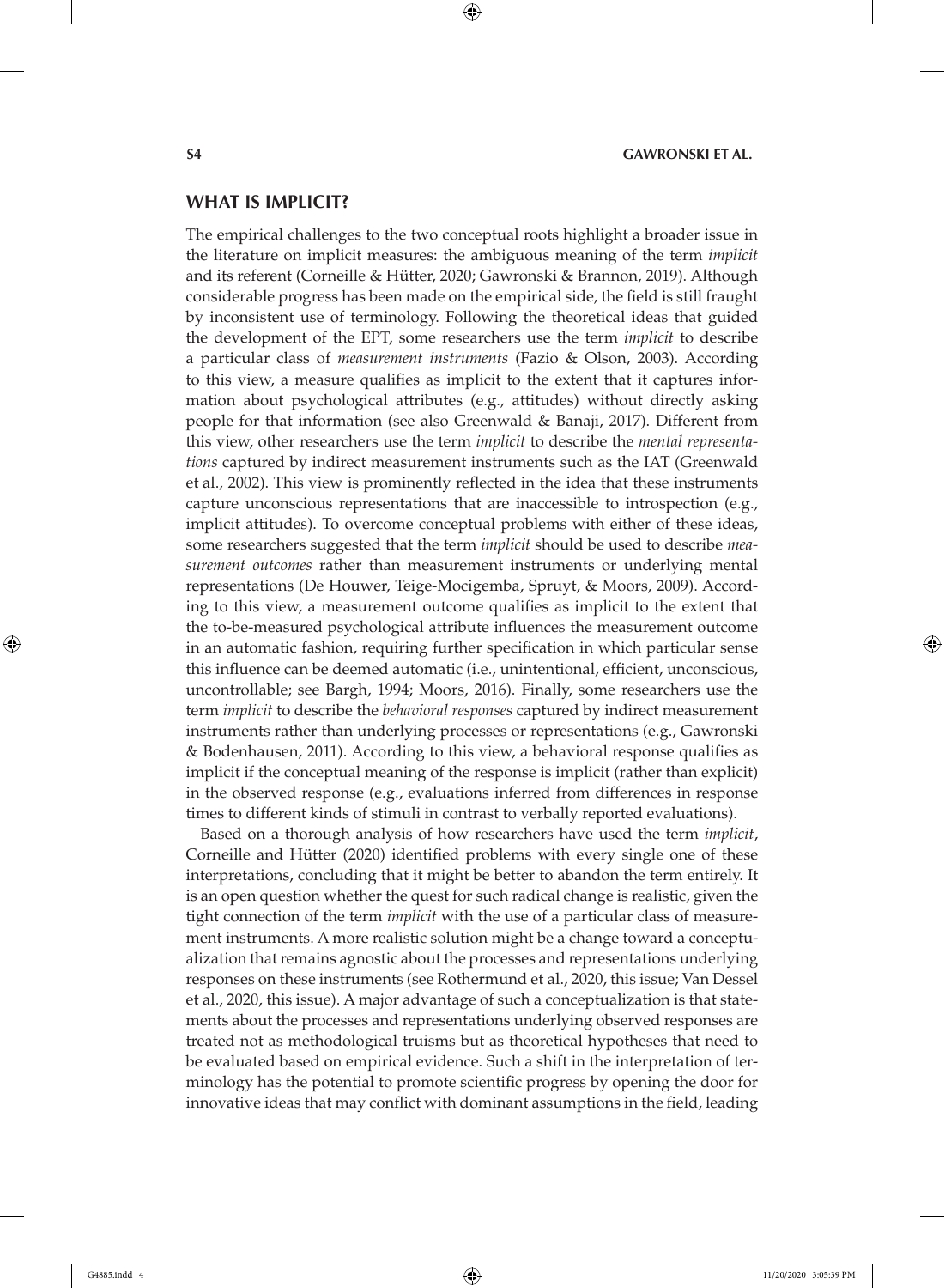to novel empirical insights in studies designed to test conflicting theoretical ideas (for examples, see Dalege & van der Maas, 2020, this issue; Kurdi & Dunham, 2020, this issue). In line with this idea, we will use the term *implicit measure* to refer to the measurement instruments listed in Table 1 without committing to particular theoretical views about the processes and representations underlying responses on these instruments. Although we deem an exemplar-based conceptualization the best option for an introduction to a Special Issue that brings together many different views on the nature of implicit measures, it is regrettable that, after 25 years of research using implicit measures, we still need to revert to a conceptualization that is based on whether a measure has been called *implicit* in the past. Several articles in this Special Issue tackle this issue, providing new ideas for furthering conceptual debates about the nature of implicit measures (Dalege & van der Maas, this issue; Rothermund et al., 2020,this issue; Van Dessel et al., 2020, this issue).

# **IMPLICIT-EXPLICIT DISSOCIATIONS**

Despite conceptual disagreements regarding the use of terminology, consensus exists in the field that there is an interesting phenomenon that deserves to be examined: dissociations between implicit and explicit measures. Such dissociations have been demonstrated in three forms: (1) correlations between implicit and explicit measures tend to be rather small overall (see Cameron, Brown-Iannuzzi, & Payne, 2012; Hofmann, Gawronski, Gschwendner, Le, & Schmitt, 2005); (2) implicit and explicit measures have been found to predict different kinds of behavior and the same behavior under different conditions (see Friese, Hofmann, & Schmitt, 2008; Greenwald, Phoehlman, Uhlmann, & Banaji, 2009); and (3) implicit and explicit measures have been found to differ in their sensitivity to the same external influence (see Forscher et al., 2019; Gawronski & Bodenhausen, 2006).

Together, these findings have led many researchers to conclude that implicit and explicit measures capture distinct but related constructs (Nosek & Smyth, 2007). Although this assumption is widely shared in the literature, it depends on two underappreciated premises. First, the two kinds of measures have to be comparable in terms of their reliability. Many of the instruments listed in Table 1 have shown low estimates of internal consistency that do not meet the psychometric standards that are commonly applied to explicit measures (see Gawronski & De Houwer, 2014; Greenwald & Lai, 2020). Although such asymmetries do not explain double dissociations in the prediction of distinct behaviors and effects of distinct external factors, they suggest rather trivial interpretations for small correlations between implicit and explicit measures and external effects on explicit but not implicit measures (Cunningham, Preacher, & Banaji, 2001; LeBel & Paunonen, 2011).

Second, the two kinds of measures have to be comparable in terms of the focal stimuli. Although this issue has received considerable attention in some areas (e.g., implicit and explicit measures of personality self-concepts; see Asendorpf, Banse, & Mücke, 2002; Back, Schmukle, & Egloff, 2009; Peters & Gawronski, 2011), it has been largely ignored in other areas, such as research on racial bias (for discussions,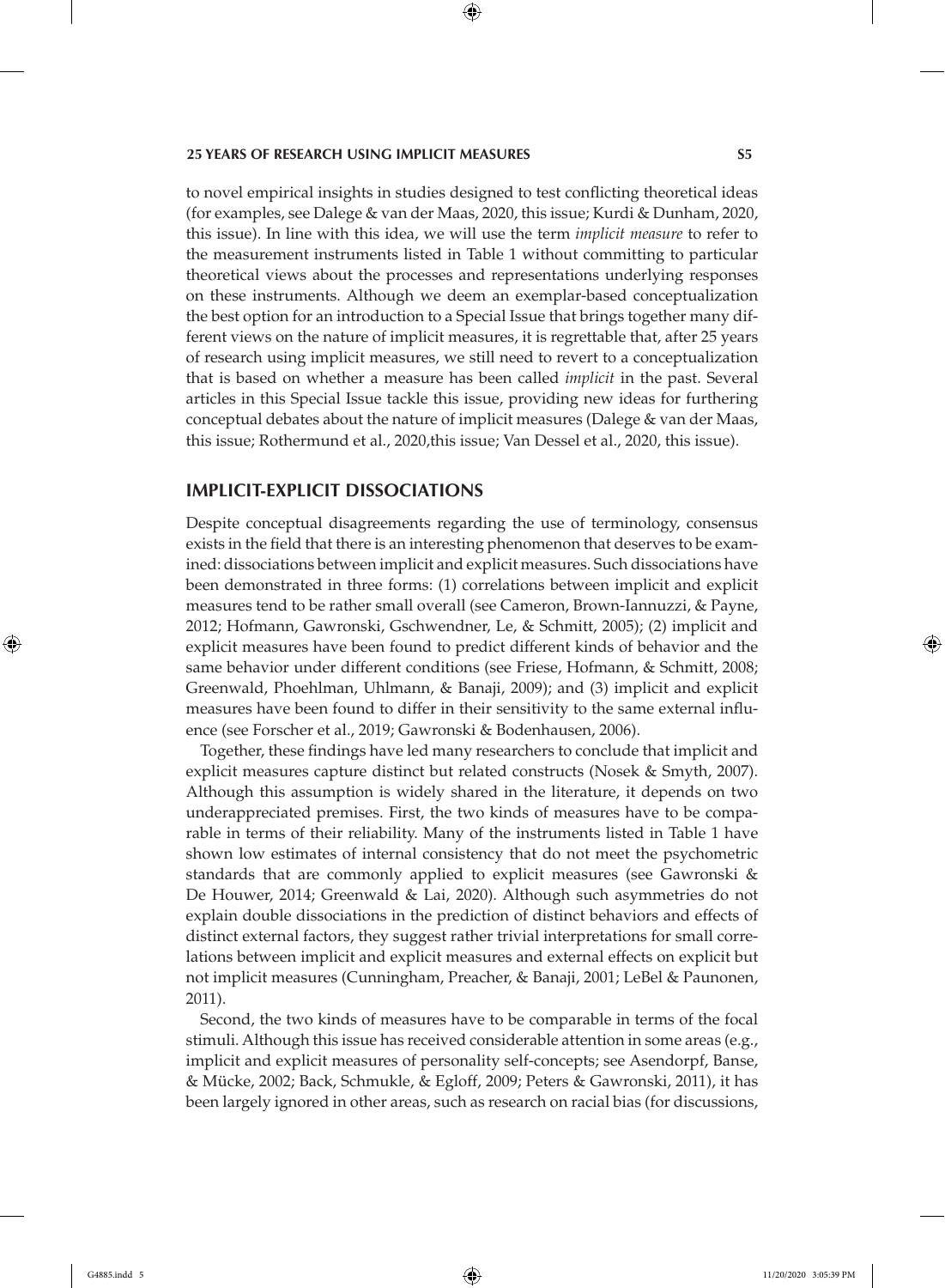see Gawronski, 2019; Payne, Burkley, & Stokes, 2008). For example, whereas most explicit measures of racial bias ask participants to respond to items about social categories (e.g., the categories *African Americans* and *White Americans*), most implicit measures utilize images of exemplars (e.g., faces of Black and White individuals) that are not presented in the explicit measure. Such confounds between type of measure (implicit vs. explicit) and focal object (categories vs. exemplars) lead to theoretical ambiguities about whether observed dissociations reflect genuine differences between implicit and explicit measures (as typically argued) or differences in responses to different focal objects that have nothing to do with the nature of the measurement instrument.

To the extent that alternative interpretations in terms of psychometric properties and focal constructs can be ruled out, dissociations between implicit and explicit measures impose valuable empirical constraints on theories about the processes by which mental representations are formed, the processes by which these representations influence judgments and behavior, and the specific nature of the underlying representations (e.g., single vs. dual; associative vs. propositional). Research on these questions has served as the basis for numerous theories that offer competing explanations of dissociations between implicit and explicit measures (e.g., Fazio, 2007; De Houwer, Van Dessel, & Moran, 2020; Gawronski & Bodenhausen, 2006; Strack & Deutsch, 2004; see also Dalege & van der Maas, 2020, this issue; Kurdi & Dunham, 2020, this issue). Although these theories differ in terms of the constructs proposed to explain such dissociations, there is consensus that the processing conditions during the completion of implicit and explicit measures play a central role for their relation with each other and their relations with other behaviors. A general hypothesis that is consistent with any of these theories is that relations between measures of any kind should increase as a function of their similarity in terms of (1) the contextual conditions during the measurement process (e.g., time pressure) and (2) the mental processes involved in the production of the measured responses (see Gawronski & De Houwer, 2014).

# **THEORETICAL DEVELOPMENTS**

Research on dissociations between implicit and explicit measures has been strongly shaped by dual-process theories, assuming that implicit and explicit measures reflect the outcomes of two qualitatively distinct processes. Examples include the Motivation and Opportunity as Determinants (MODE) model (Fazio, 2007), the Reflective-Impulsive Model (RIM; Strack & Deutsch, 2004), the associative-propositional evaluation (APE) model (Gawronski & Bodenhausen, 2006), and the Systems of Evaluation Model (SEM; Rydell & McConnell, 2006). Although these theories differ in terms of various details, they are often linked to the generic idea that responses on implicit measures reflect the outcome of automatic associative processes, whereas responses on explicit measures reflect the outcome of controlled reasoning processes that have been described as deliberate (Fazio, 2007), reflective (Strack & Deutsch, 2004), propositional (Gawronski & Bodenhausen, 2006), or rule-based (Rydell & McConnell, 2006).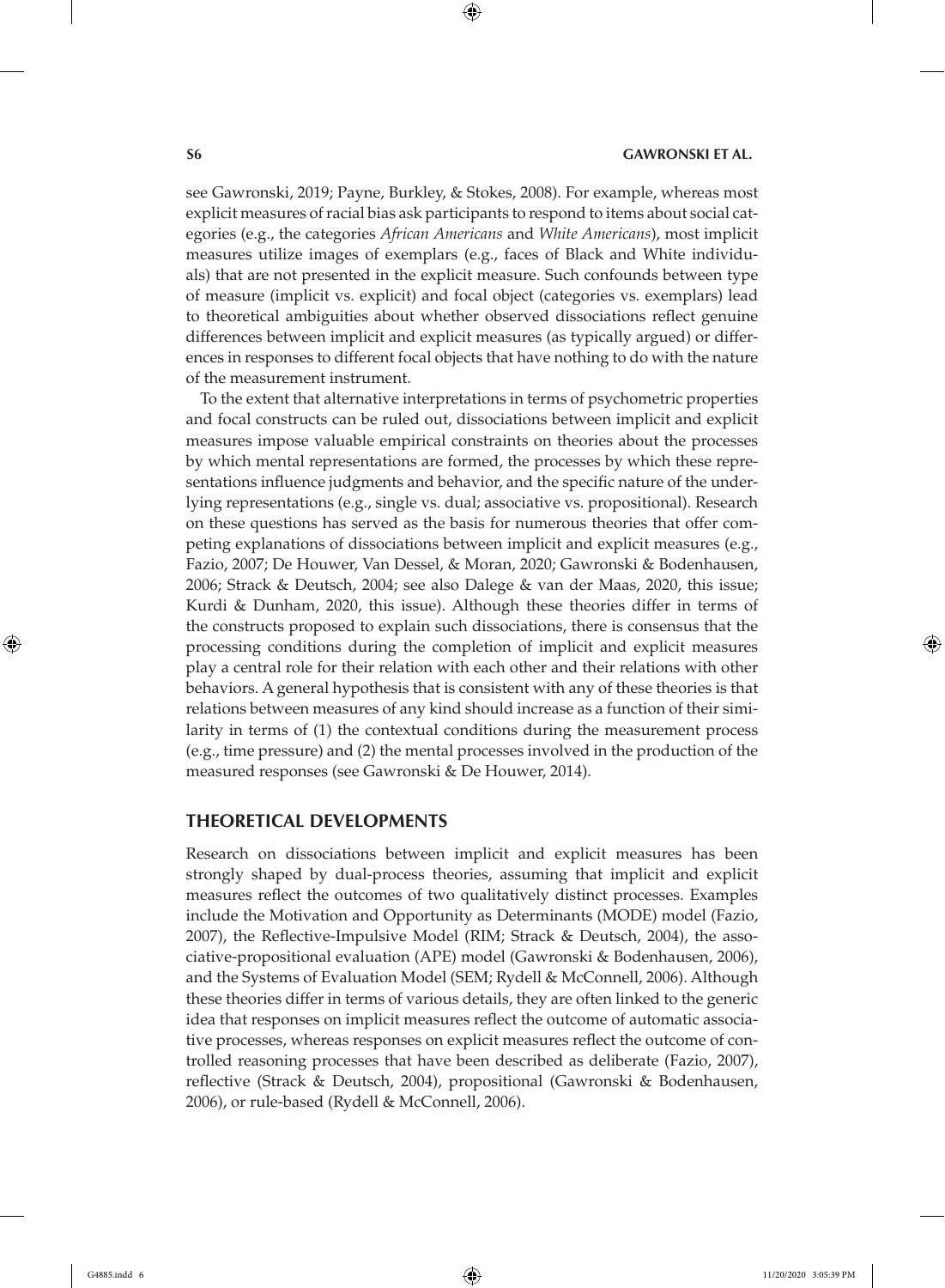Over the past decade, dual-process interpretations have been increasingly challenged by single-process theories that explain responses on implicit and explicit measures as the product of a unitary propositional process whose outcomes can vary as a function of the processing conditions under which responses are shown (De Houwer, 2014; De Houwer et al. 2020; see also Kurdi & Dunham, 2020, this issue). A common argument by proponents of single-process theories is that evidence for external influences on implicit measures that involve propositional reasoning conflict with the predictions of dual-process theories. Such interpretations are based on the premise that, according to dual-process theories, implicit measures should be uniquely influenced by factors that incrementally strengthen mental associations (e.g., repeated co-occurrences between stimuli) and remain unaffected by factors that involve propositional reasoning (e.g., verbal statements).

However, some dual-process theories explicitly address potential "top-down" effects of propositional or rule-based inferences on associative processes (e.g., Gawronski & Bodenhausen, 2006; Strack & Deutsch, 2004). According to these theories, the critical question is not *whether* higher-order inferences can influence responses on implicit measures, but *when* such effects can be expected to occur. A shared prediction of these theories is that implicit measures should show unique effects of factors that incrementally strengthen mental associations (e.g., repeated co-occurrences between stimuli), whereas explicit measures should show unique effects of factors that involve propositional reasoning (e.g., information about the relation between co-occurring stimuli) when the two kinds of factors have conflicting implications (e.g., when a stimulus stops a co-occurring unpleasant stimulus). Although there is some evidence for such double-dissociations (e.g., Moran & Bar-Anan, 2013; Hu, Gawronski, & Balas, 2017), dual-process theories are difficult to reconcile with the growing body of evidence that implicit and explicit measures are both shaped by factors that involve propositional reasoning when competing associative factors should lead to a different outcome on implicit measures (see Kurdi & Dunham, 2020, this issue). Thus, although some dual-process theories explicitly address effects of propositional reasoning on implicit measures (e.g., Gawronski & Bodenhausen, 2006), their validity has been challenged by findings suggesting that propositional inferences determine responses on implicit measures even when antagonistic associative processes would suggest a different outcome.

In addition to providing a theoretical alternative to extant dual-process theories, single-process propositional theories have inspired the development of a new class of implicit measures that aim to capture mental representations of complex relations between objects (e.g., Cummins & De Houwer, 2019; De Houwer, Heider, Roets, & Hughes, 2015; see also Barnes-Holmes, Barnes-Holmes, Stewart, & Boles, 2010). The significance of this endeavor can be illustrated with the inability of traditional implicit measures to distinguish between representations of actual and ideal self in the measurement of self-esteem. For example, in a standard IAT to measure to self-esteem (Greenwald & Farnham, 2000), someone with a representation of their actual self as *I am good* may respond faster when responses to selfrelated words are mapped onto the same key as responses to positive words than when responses to self-related words are mapped onto the same key as responses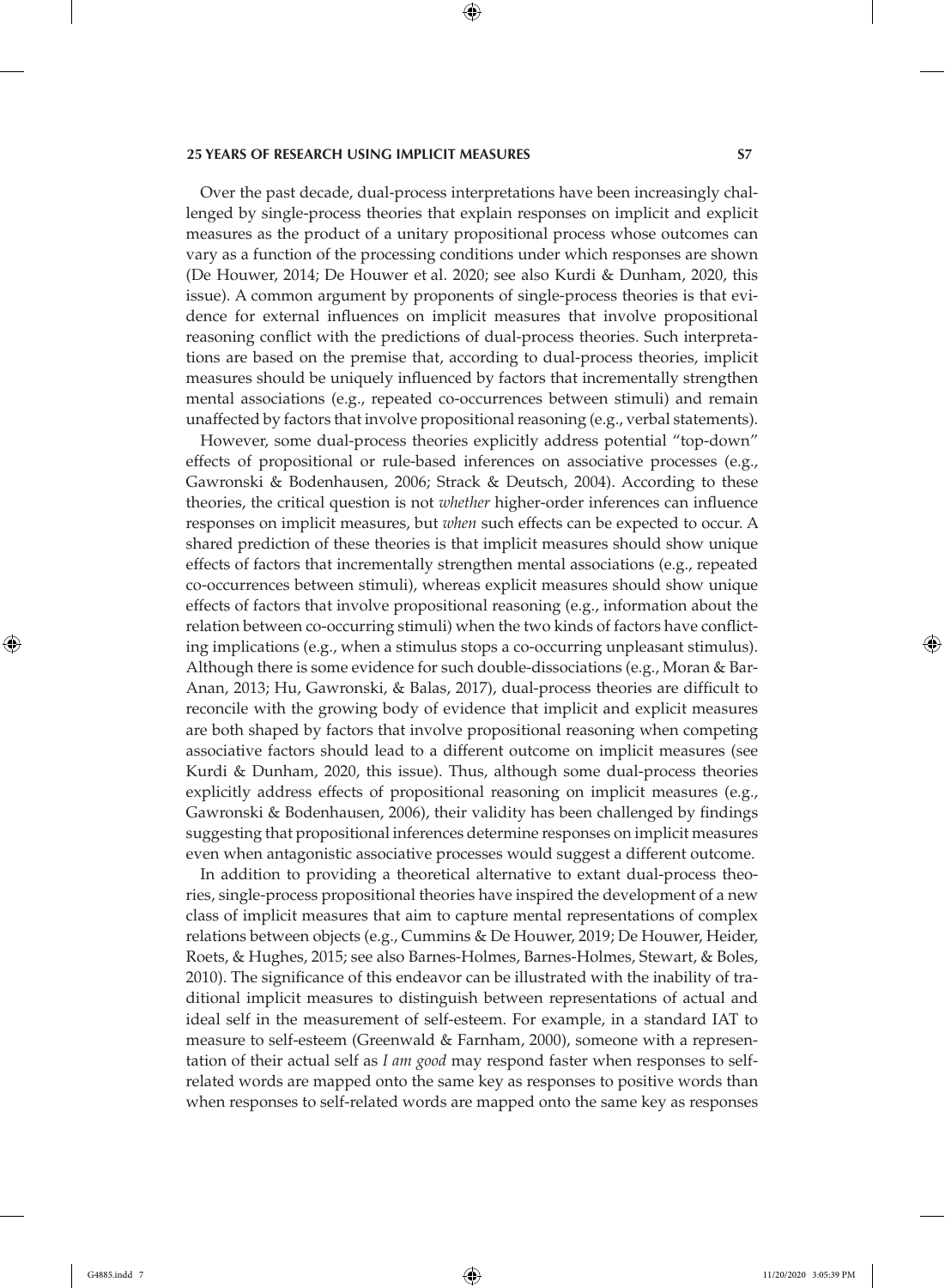to negative words. However, the same response time difference may be observed for someone with a representation of their ideal self as *I want to be good*. Traditional implicit measures are insensitive to such differences, but they can be captured with implicit measures designed to assess patterns of relational responding (e.g., Barnes-Holmes et al., 2010; Cummins & De Houwer, 2019; De Houwer et al., 2015).

Different from the relatively broad focus of single-process and dual-process theories, the bias-of-crowds model has been designed to reconcile three sets of paradoxical findings in research on prejudice and stereotyping (Payne, Vuletich, & Lundberg, 2017). First, how can biases on implicit measures be widespread and robust on average (Nosek et al., 2007), yet highly unstable over just a few weeks at the individual level (Gawronski, Morrison, Phills, & Galdi, 2017)? Second, if biases on implicit measures are highly unstable over just a few weeks (Gawronski et al., 2017), how can they be stable over decades, as suggested by research showing that young children show bias levels on implicit measures that are indistinguishable from those shown by adults (Degner & Calanchini, 2020, this issue)? Third, how can aggregate scores of bias on implicit measures at the regional level show strong associations with aggregate levels of societal disparities (Hehman, Calanchini, Flake, & Leitner, 2019), given that meta-analytic associations between implicit measures of bias and discriminatory behavior at the individual are relatively weak overall (Cameron et al., 2012; Greenwald et al., 2009; Kurdi et al., 2019; Oswald, Mitchell, Blanton, Jaccard, & Tetlock, 2013)?

The bias-of-crowds model reconciles these paradoxical findings by assuming that implicit measures of bias reflect situational (rather than chronic) accessibility of bias-related concepts. From this perspective, the biases on implicit measures provide information, not about the person who is completing the measure, but the broader context in which the measure is completed. Thus, whereas robust average levels of bias over time and across age groups reflect the relative stability of bias at the societal level, short-term fluctuations at the individual level reflect variations in concept accessibility driven by incidental features of a person's context. Moreover, whereas strong associations between aggregate scores of bias on implicit measures at the regional level and aggregate levels of social disparities reflect a causal effect of situational factors on the accessibility of bias-related concepts, the extent to which these concepts have a causal influence on behavior at the individual level remains unclear, at least from the perspective of the bias-of-crowds model.

Another debated issue is that most implicit measures of evaluation assess responses along the valence dimension (positive vs. negative) without further distinguishing between different kinds of evaluative responses. For example, an implicit measure may reveal an overall negative reaction to African American faces, but most implicit measures are insensitive to the emotional quality of this reaction (e.g., fear vs. guilt; see Andreychik & Gill, 2012; Lee, Lindquist, & Payne, 2018; March, Gaertner, & Olson, 2018; Rohr, Degner, & Wentura, 2015). Focusing especially on the role of threat responses, March and colleagues (2018) have argued that this limitation is not only relevant for interpretations of responses on implicit measures, but also has important implications for extant dual-process theories,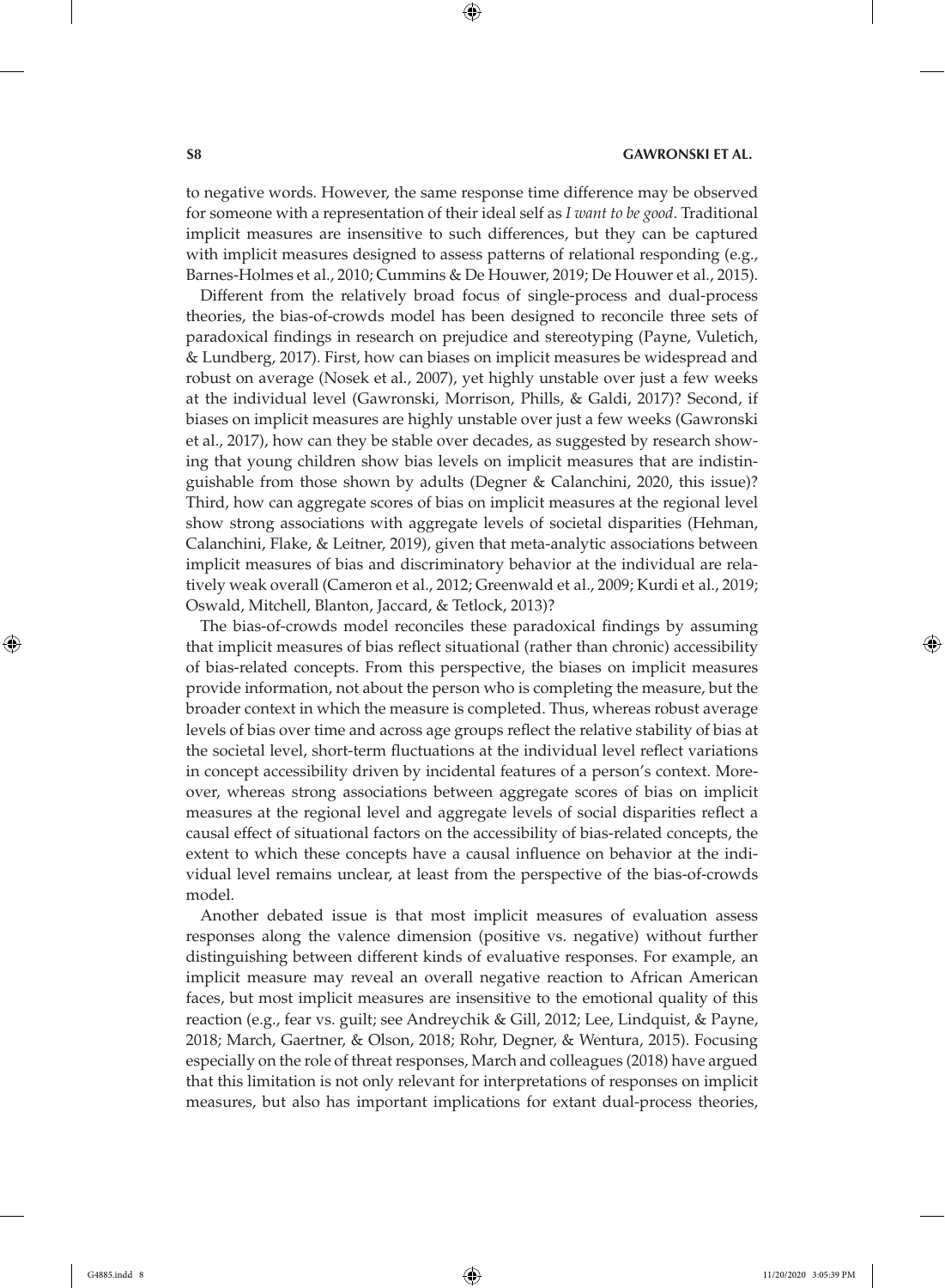given that most of them focus exclusively on valence without considering the significance of early threat-related processes (see March, Olson, & Gaertner, 2020, this issue). Although there is disagreement among emotion researchers about the processes underlying the elicitation of qualitatively distinct emotions (Moors, 2009), these considerations suggest that research using implicit measures might benefit from more cross-talk with research on emotion (see Jones, Kirkland, & Cunningham, 2014; Lee et al., 2018).

A valuable development in research using implicit measures is the ongoing trend toward formal models. Whereas early models were designed to disentangle the contribution of multiple distinct processes to responses on particular instruments (e.g., Conrey, Sherman, Gawronski, Hugenberg, & Groom, 2005; Klauer, Voss, Schmitz, & Teige-Mocigemba, 2007; Meissner & Rothermund, 2013; Payne, Hall, Cameron, & Bishara, 2010; for a review, see Sherman, Klauer, & Allen, 2010), the network theory of attitudes provides a broader model of attitudinal processes and representations that goes beyond responses on particular instruments (Dalege et al., 2016; Dalege, Borsboom, van Harreveld, & van der Maas, 2018). Inspired by the notion of entropy in thermodynamics, a key concept of the theory is *entropy reduction*, in that activation of attitudinal representations is assumed to transition from high entropy states (i.e., unstable, inconsistent) to low entropy states (i.e., stable, consistent). According to Dalege and van der Maas (2020, this issue), implicit measures differ from explicit measures in terms of the processing constraints that permit entropy reduction, in that responses on implicit measures reflect attitudes in high entropy states, whereas responses on explicit measures reflect attitudes in low entropy states. From the perspective of the network theory of attitudes, this interpretation leads to the interesting paradox that "implicit measures can provide a more accurate assessment of conflicting evaluative reactions to an attitude object (e.g., evaluative reactions not in line with the dominant evaluative reactions) than explicit measures, *because* they assess these properties in a noisier and less reliable manner.". Although the impact of any novel theory may depend on whether it is able to generate novel predictions that can be empirically confirmed (Gawronski & Bodenhausen, 2015), formal modeling approaches that integrate assumptions about attitudinal processes and representations with insights on the elicitation of evaluative reactions with distinct emotional qualities might be an interesting direction for future research with implicit measures.

# **APPLICATIONS**

In addition to providing valuable insights into the general mechanics of the human mind, implicit measures have been utilized in a wide range of areas to address domain-specific questions. Most of these applications have used implicit measures for the prediction of domain-specific outcomes or to investigate effects of interventions (or both). The most well-known example is research on prejudice and stereotyping, where implicit measures (especially the IAT) helped to increase public awareness of implicit biases and promote the integration of implicit biases into diversity training and other bias interventions. For example, in the domain of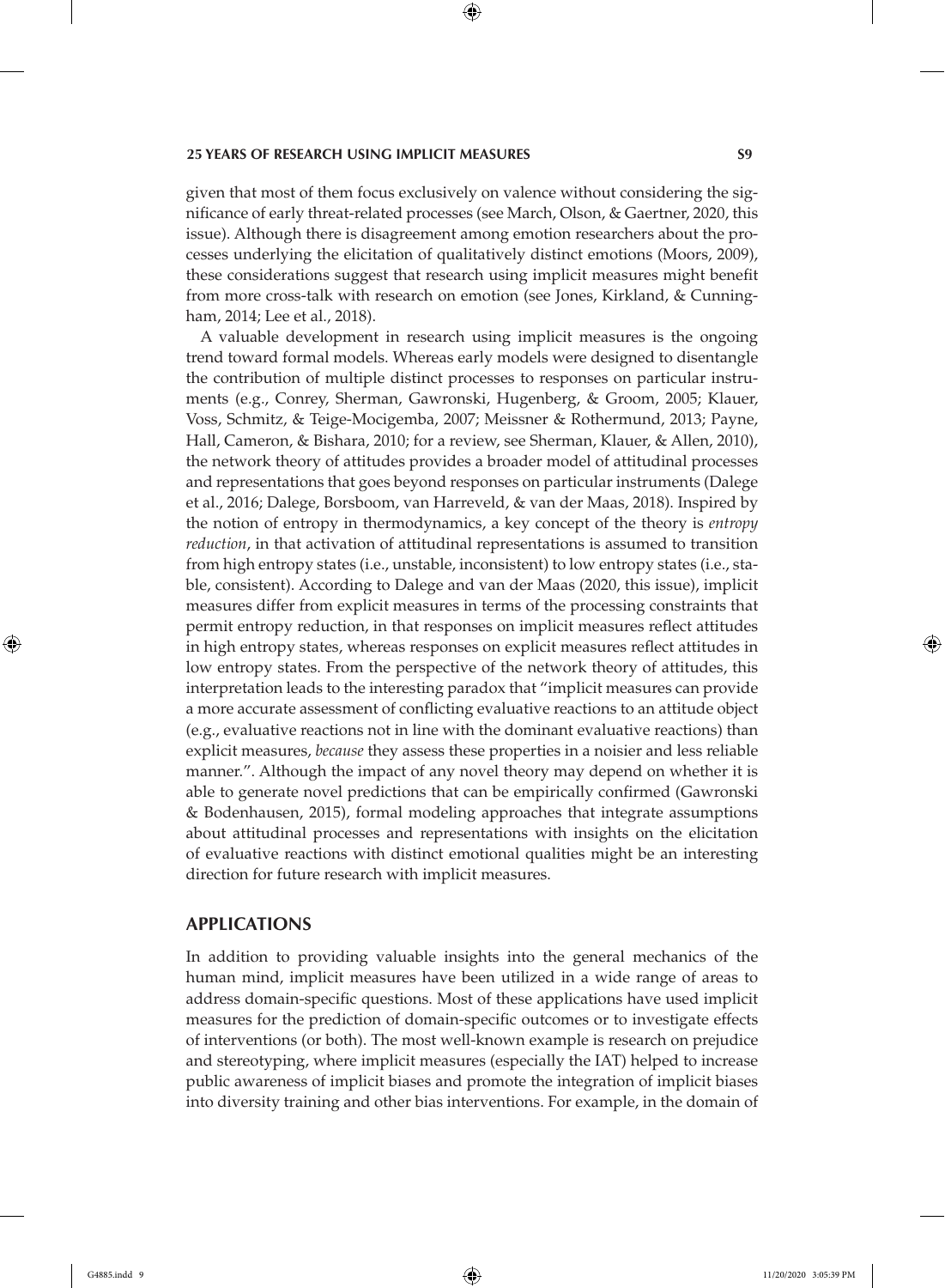legal decision-making, implicit measures have been used to understand biases in jury selection, jury decision-making, and sentencing decisions (Kang et al., 2012; Levinson & Smith, 2012); and in the domain of medical decision-making, implicit measures have been utilized to understand disparities in healthcare, including biases in the communication behavior of healthcare providers, patients' reactions to these behaviors, and treatment recommendations (Hagiwara, Dovidio, Stone, & Penner, 2020, this issue).

Beyond applications to understand disparities in healthcare, theoretical frameworks that link implicit measures with impulsive responses (Hofmann, Friese, & Strack, 2009; Strack & Deutsch, 2004) have played a major role in establishing the significance of implicit measures in health psychology more broadly, including applications to dieting, alcohol consumption, and sexual health behavior (Hofmann, Friese, & Wiers, 2008; Wiers et al., 2010). Relatedly, applications in clinical psychology utilized implicit measures to gain deeper insights into the underpinnings of various psychopathologies and their treatment (Roefs et al., 2011; Teachman, Cody, & Clerkin, 2010). A similar focus has guided applications in forensic psychology, where implicit measures have been used to study characteristics of criminal offenders and the likelihood of recidivism (Schmidt, Banse, & Imhoff, 2015; Snowden & Gray, 2010). A concern with health outcomes also plays a major role in applications that have used implicit measures to study the antecedents and consequences of interpersonal dynamics in close relationships, given that relationship quality is a major determinant of psychological and physical health (Faure, McNulty, Hicks, & Righetti, 2020, this issue).

In the areas of marketing and consumer behavior, implicit measures have attracted considerable attention for their presumed potential in overcoming limitations of explicit self-report measures in understanding product preferences, purchasing decisions, and effects of commercial advertisements (Fried & Johnson, 2015; Perkins & Forehand, 2010). A similar focus has guided applications in political psychology, where implicit measures have been used to predict future decisions of undecided voters and to investigate effects of political campaigns (Gawronski, Galdi, & Arcuri, 2015; Nosek, Graham, & Hawkins, 2010).

Although the list of diverse applications may suggest that implicit measures have proven their practical utility outside of the academy, it is worth noting that virtually all of these applications involve applied research, not applications by practitioners. A notable exception is the use of implicit measures by practitioners in marketing (e.g., https://emotiveanalytics.com), although the actual utility of these applications remains unknown (i.e., does it actually help clients achieve their aims?). Thus, the extent to which implicit measures could be helpful in helping practitioners solve real-world problems is still unclear. Whether practical value should be used as a criterion to evaluate implicit measures is a matter of debate, and even the authors of this article disagree on this point. For those who emphasize the importance of practical value, it is certainly disappointing that after 25 years of extensive research, implicit measures have made barely any contribution to resolving real-world problems outside of the academy, and that it is time to provide practitioners with simple ways of using implicit measures to do that. Yet, in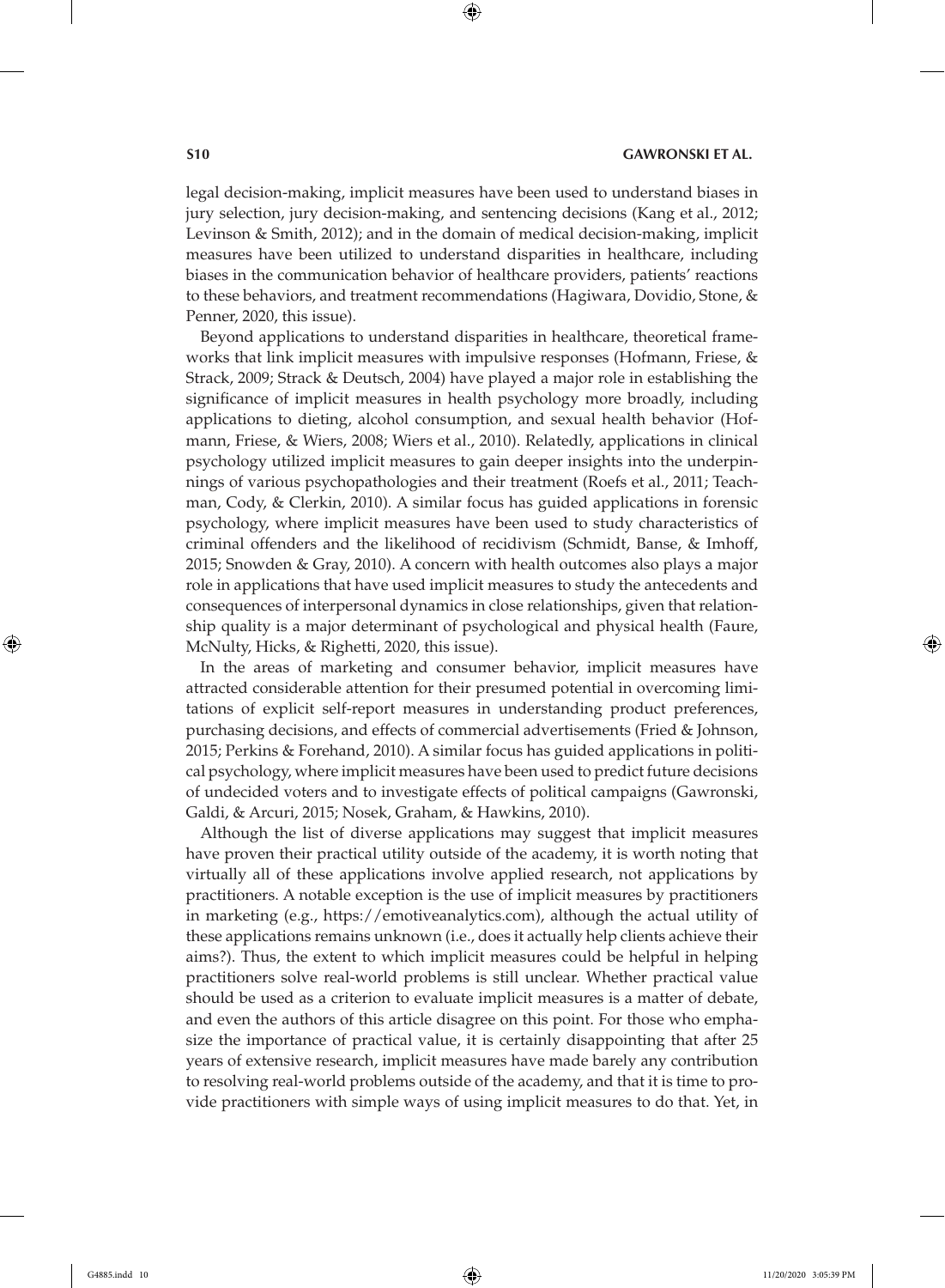light of unresolved challenges and open questions (see below), this state of affairs should not be used to justify premature use of implicit measures to tackle realworld problems, which may cause more damage than good when such endeavors are based on empirically unfounded assumptions. Despite our conflicting views on the importance of practical utility, we agree that implicit measures have made a tremendous contribution to research in both basic and applied psychology.

# **CHALLENGES AND OPEN QUESTIONS**

Despite the breathtaking amount of basic and applied research using implicit measures, the field is still facing a number of unresolved challenges and open questions. These issues include the role of methodological factors in the interpretation of results obtained with implicit measures, the meaning and implications of their low temporal stability, their presumed value in predicting behavior and other psychological outcomes, and questions pertaining to the updating and change of underlying mental representations.

# METHODOLOGICAL ISSUES

Although concerns about construct-unrelated effects on the outcomes obtained with implicit measures have been expressed for more than two decades, their significance is still underappreciated in many areas. Using Unkelbach and Fiedler's (2020, this issue) conceptualization of this issue, construct-unrelated effects lead to a higher conditional probability of a measured attribute given the causal influence of an existing attribute  $p(MA+|EA+)$  compared to the conditional probability of an existing attribute in light of a measured attribute *p*(EA+|MA+). This asymmetry poses a challenge to diagnostic inferences of tobe-measured attributes from observed measurement scores (e.g., inference that a person has an attitude of the value X based on a measurement score of X). A potential solution to this problem is the use of formal modeling approaches that quantify the contributions of construct-related and construct-unrelated effects on the outcomes obtained with implicit measures (e.g., Calanchini & Sherman, 2013; Calanchini, Sherman, Klauer, & Lai, 2014; Conrey et al., 2005; Klauer et al., 2007; Meissner & Rothermund, 2013; Payne et al., 2010; Sherman et al., 2008; for a review, see Sherman et al., 2010). Formal modeling approaches can help not only to address some of the known challenges to diagnostic inferences (see Unkelbach & Fiedler, 2020, this issue); they have also demonstrated their value in providing more nuanced insights into the mechanisms underlying various phenomena and resolving paradoxical and seemingly nonsensical findings in the literature (Calanchini, 2020, this issue). However, a potential obstacle in the use of formal modeling approaches is the existence of multiple models that could be used to analyze the same data set, and the resulting need to decide which model is the most appropriate for a given task and data set. Calanchini (2020, this issue) provides some valuable guidelines in this regard that may help researchers identify the most appropriate model for their study.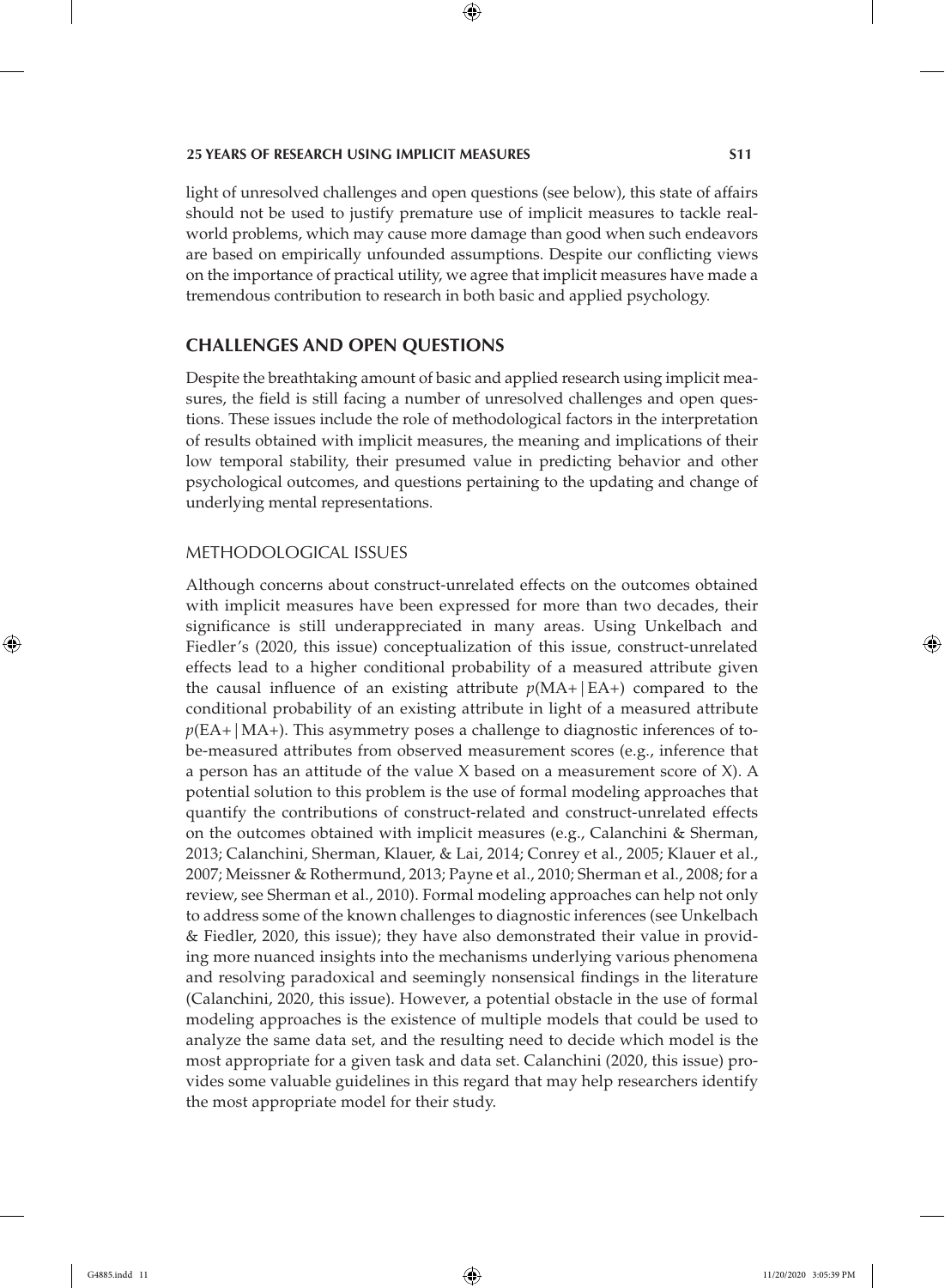Another challenge is that implicit measures do not constitute a uniform category. In our discussion of single-process propositional theories, we have already mentioned the difference between traditional implicit measures that have been designed to measure mere associations between concepts and a new class of implicit measures that aim to capture specific relations between concepts (e.g., *I am good* vs. *I want to be good*). However, even the category of traditional implicit measures is not homogenous, in that correlations between measures of the same construct can be surprisingly low (e.g., Bar-Anan & Vianello, 2018; Cunningham et al., 2001; Olson & Fazio, 2003) and show different (and sometimes even opposite) effects of the same external factor (e.g., Degner & Wentura, 2010; Deutsch & Gawronski, 2009; Gawronski & Bodenhausen, 2005).

To address the interpretational challenges associated with these measurementrelated issues, greater attention to three points may help to move the field forward (for a discussion of additional challenges, see O'Shea & Wiers, 2020, this issue). First, implicit measures vary considerably in terms of their internal consistency (Gawronski & De Houwer, 2014), which can reduce their correlations with each other (Cunningham et al., 2001) and their relative sensitivity to the same factor (LeBel & Paunonen, 2011; but see De Schryver, Hughes, Rosseel, & De Houwer, 2016). Second, implicit measures differ in terms of whether they measure responses to abstract categories or individual exemplars of a given category (Fazio & Olson, 2003), which can similarly influence their correlations with each other (Olson  $&$ Fazio, 2003) and their relative sensitivity to the same factor (Degner & Wentura, 2010). Finally, implicit measures differ in terms of their underlying mechanisms (Gawronski & De Houwer, 2014), which can lead to different effects of a given factor when this factor influences outcomes via measurement-related processes instead of effects on the to-be-measured construct (Gawronski, Cunningham, LeBel, & Deutsch, 2010). Greater attention to these issues is not only important for the sake of methodological rigor; it is also essential to prevent flawed theoretical conclusions about underlying processes and representations.

#### TEMPORAL STABILITY

A related issue is the finding that implicit measures show a lower temporal stability of individual differences in measurement scores compared to explicit measures (Greenwald & Lai, 2020). For implicit measures that suffer from low internal consistencies, this finding may not be surprising, given that low internal consistency suppresses correlations with any measure, including measurements with the same instrument at a different time. However, the fact that even implicit measures with high internal consistencies have shown low stability of individual differences over time (e.g., Gawronski et al., 2017) raises the question of whether temporal fluctuations in measurement scores reflect properties of the measurement instruments or properties of the measured constructs. Based on the dominant view that implicit measures are supposed to capture trait-like characteristics, low temporal stability suggests a major deficit of the measurement instruments in capturing these characteristics. Yet, in contrast to this conclusion, some theories suggest that low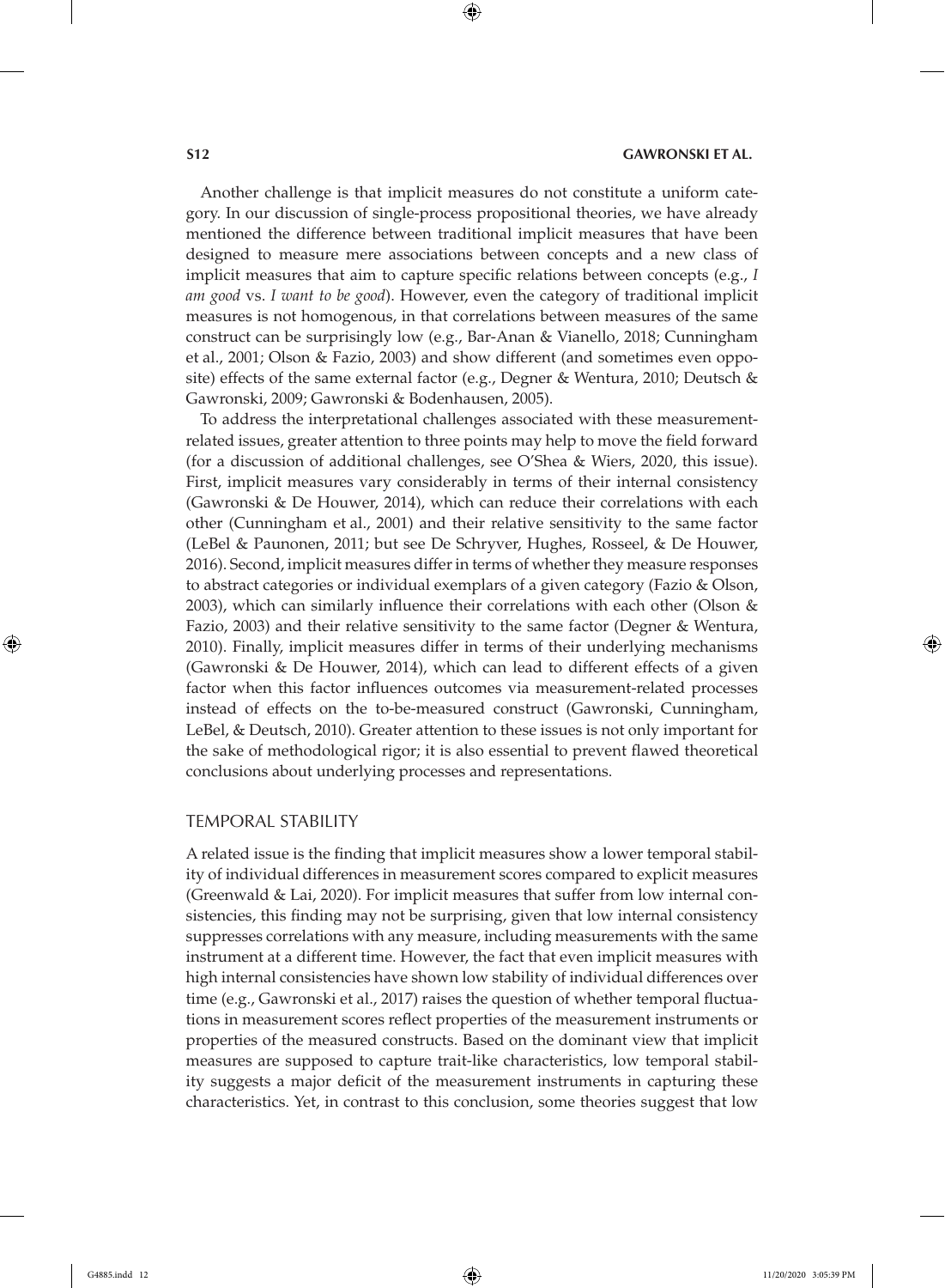temporal stability is a genuine feature of the measured constructs rather than a bug of the measurement instruments. For example, according to the bias-of-crowds model, responses on implicit measures of bias reflect the current accessibility of bias-related concepts, which can vary considerably over time and across contexts (Payne et al., 2017). Similarly, the network model of attitudes suggests that responses on implicit measures reflect attitudes in high entropy states, which tend to be inconsistent and highly unstable (Dalege & van der Maas, 2020, this issue).

At a broader level, the conflicting interpretations raise the question of whether responses on implicit measures reflect traits or states. Although this question is often framed in an either-or fashion, research using latent state-trait analyses suggests that such a framing is misguided, in that responses on implicit measures have been found to reflect both temporally stable traits and transient states (e.g., Dentale, Veccione, Ghezzi, & Barbaranelli, 2019; Koch, Ortner, Eid, Caspers, & Schmitt, 2014; Lemmer, Gollwitzer, & Banse, 2015; Schmukle & Egloff, 2005). However, even inclusive conceptualizations that consider the roles of both person-related and situation-related factors could be criticized for ignoring the role of person-bysituation interactions in determining responses on implicit measures (Gawronski & Bodenhausen, 2017). The significance of such interactions can be illustrated with the finding that the temporal stability of implicit measures is considerably higher when the task includes contextual stimuli that are meaningfully related to the target stimuli (Gschwendner, Hofmann, & Schmitt, 2008). These results suggest that the low temporal stability obtained in previous studies might be due to changes in incidental contexts that vary across individuals, and that individual differences within the same context are indeed relatively stable over time. A major challenge for future research using implicit measures is to move beyond one-sided frameworks that emphasize either person-related or situation-related factors to embracing alternative frameworks that explicate their complex interactions (e.g., Fleeson & Jayawickreme, in press).

### PREDICTIVE RELATIONS

Several meta-analyses suggest that average correlations between implicit measures and behavioral criterion measures are relatively small overall (Cameron et al., 2012; Greenwald et al., 2009; Kurdi et al., 2019; Oswald et al., 2013). Depending on meta-analytic inclusion criteria, type of measure, and statistical techniques, average correlations range from .14 (Oswald et al., 2013) to .28 (Cameron et al., 2012). Although it is common to administer implicit measures and behavioral assessments in the same session, low temporal stability might be an important factor in the use of implicit measures as predictive tools (for reviews, see Friese et al., 2008; Perugini, Richetin, & Zogmaister, 2010). To the extent that their measurement outcomes are inherently unstable, implicit measures may be of limited value for the prediction of behavior and other outcomes over time. Some researchers suggested that this limitation could be overcome by aggregating data from multiple administrations of the same implicit measure at different time points (Greenwald et al., 2020). A similar suggestion has been made more than 30 years ago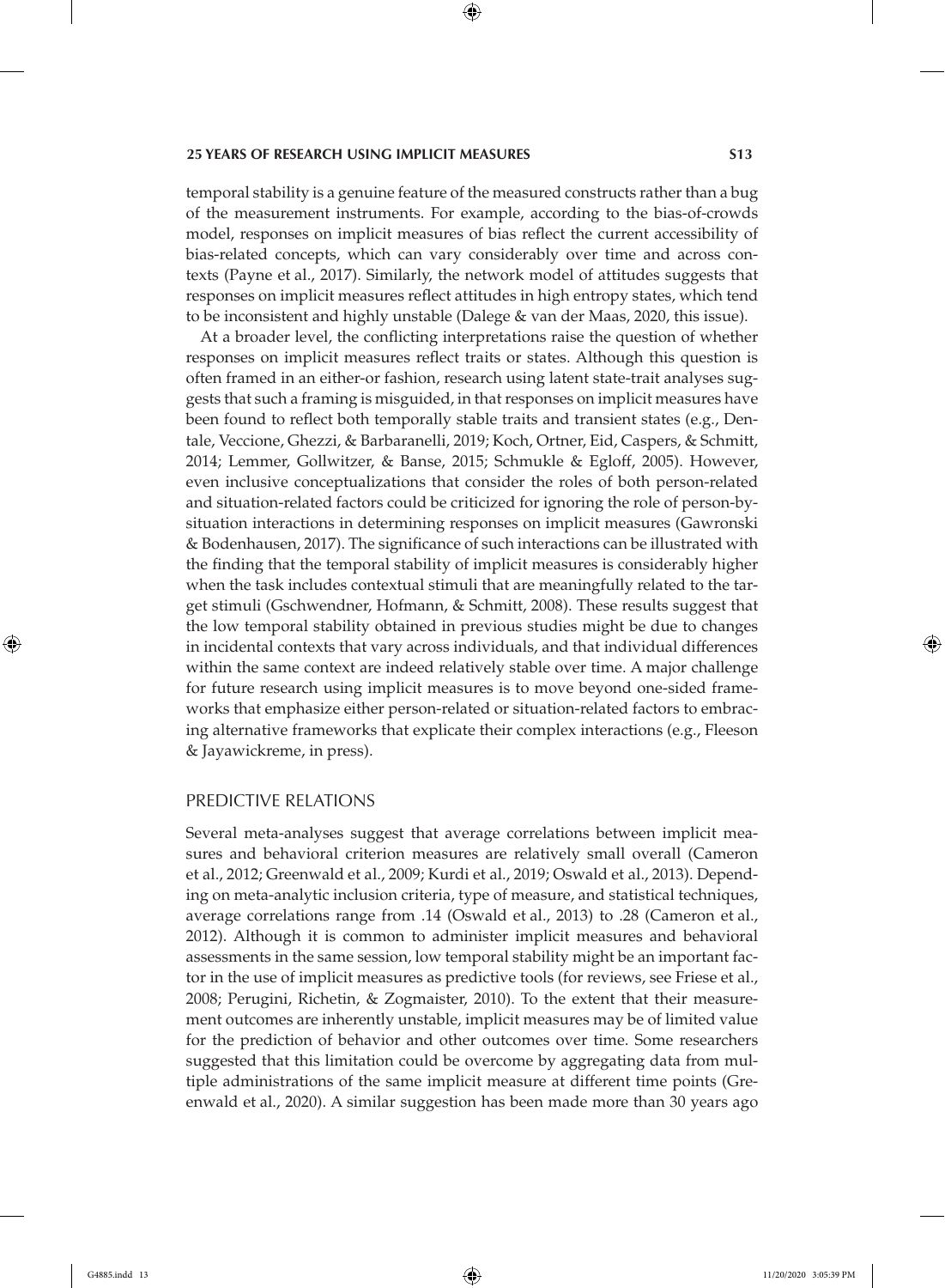to increase the predictive value of self-report measures of attitudes and personality traits (Ajzen, 1987), but its impact on research practices remained negligible, presumably because of its low practicality. A more practical solution might be to administer the implicit measure in the same context in which the to-be-predicted behavior will be observed, given that implicit measures may show higher temporal stability within the same context (Gschwendner et al., 2008).

Another historical lesson is that predictive relations between measures of attitudes and behavioral criteria increase as a function of their correspondence (Ajzen & Fishbein, 1977). For example, recycling behavior might show stronger relations to a measure of attitudes toward recycling compared to a measure of attitudes toward the environment in general. Although the correspondence principle has received considerable attention in attitude research using explicit self-report measures, it has received relatively little attention in research using implicit measures. Yet, recent evidence suggests that greater correspondence might also increase predictive relations between implicit measures and to-be-predicted behavior (Irving & Smith, 2020; Kurdi et al., 2019).

The above considerations may at least partly account for the small average correlations between implicit measures and behavioral criterion measures obtained in meta-analyses (Cameron et al., 2012; Greenwald et al., 2009; Kurdi et al., 2019; Oswald et al., 2013). Extant dual-process theories similarly suggest that it might be a mistake to interpret these findings as evidence for the limited value of implicit measures for the prediction of behavior (e.g., Fazio, 2007; Strack & Deutsch, 2004). Instead, these theories suggest that predictive relations between implicit measures and behavior depend on whether the processing conditions imposed by the implicit measure correspond to the processing conditions of the to-be-predicted behavior (e.g., unintentional behavior resulting from low deliberation). The same is assumed to be true for the prediction of behavior with explicit measures. Together, these considerations suggest that predictive relations of either type of measure should be moderated by characteristics of the to-be-predicted behavior (what?), the conditions under which the behavior is performed (when?), and the person who is performing the behavior (who?).

Although numerous individual studies designed to test dual-process hypotheses about the moderators of predictive relations found considerable support for these assumptions (for a review, see Friese et al., 2008), meta-analytic evidence for the moderating role of the nature of the to-be-predicted behavior (e.g., spontaneous vs. deliberate) is rather mixed. In general, the available evidence suggests that, whereas different types of behavioral criteria measured within the same study showed the hypothesized moderation of predictive relations (Cameron et al., 2012), meta-analytic codings of different types of behavioral criteria across studies revealed evidence for the hypothesized moderation effects only for explicit, but not implicit, measures (Greenwald et al., 2009; Kurdi et al., 2019).

One potential conclusion from these findings is that the assumptions of extant dual-process theories are at least partly incorrect (Greenwald et al., 2009). Another possibility is that method-related factors contributed to the asymmetries obtained in comparisons of predictive relations across studies (Gawronski, 2019). For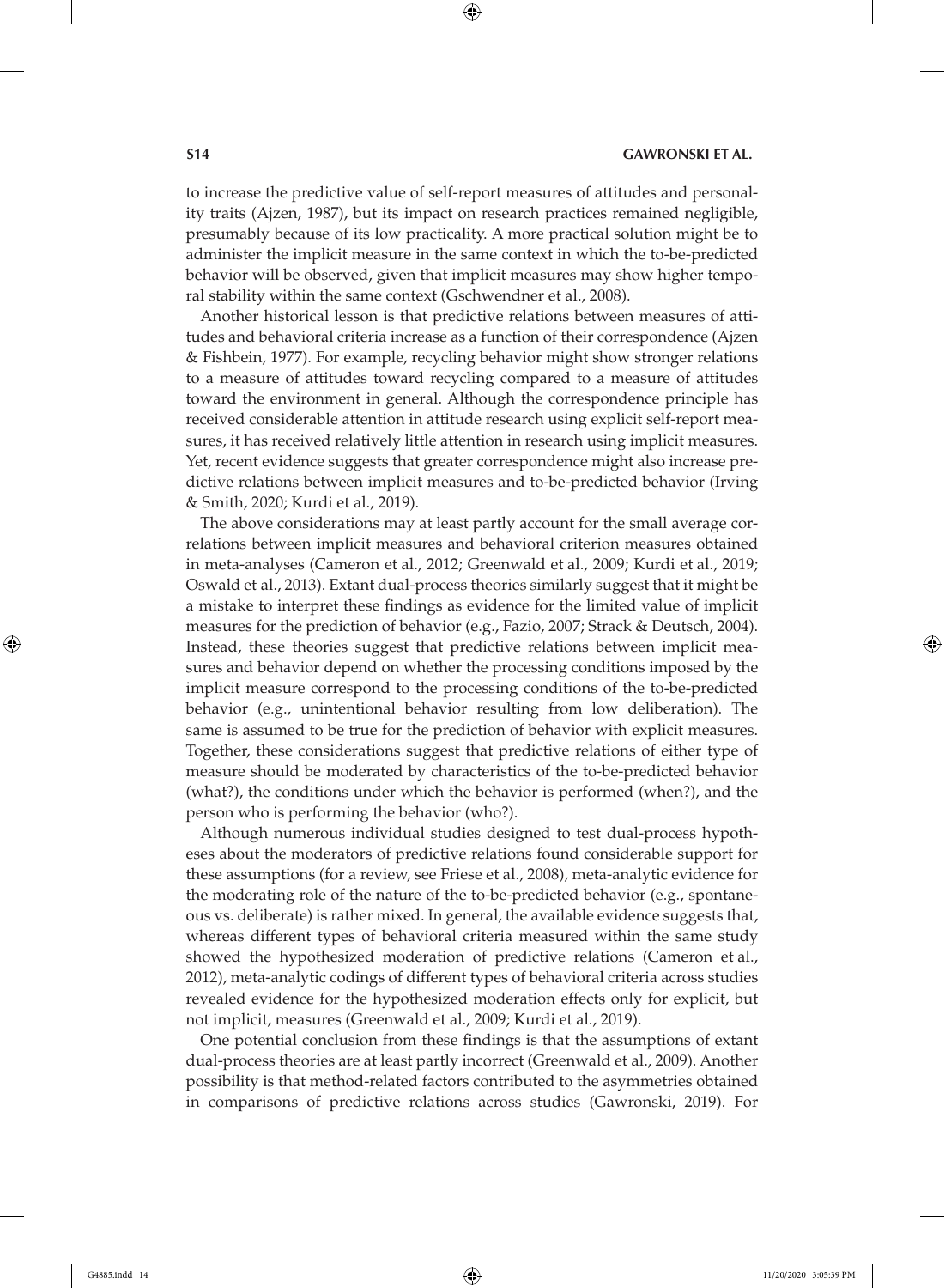example, it is possible that measures of deliberate behavior tend to be more reliable compared to measures of spontaneous behavior (the latter of which are often assessed with a single item $1$ <sup>1</sup> In conjunction with the hypotheses of dual-process theories, such an asymmetry would lead to strong relations between explicit measures and deliberate behavior (because of matching processing conditions with a reliable behavioral criterion) and weak relations between explicit measures and spontaneous behavior (because of mismatching processing conditions with an unreliable behavioral criterion). In contrast, implicit measures should show relatively weak relations to both spontaneous behavior (because of low reliability of the behavioral measure) and deliberate behavior (because of mismatching processing conditions). To the extent that studies on the moderators of predictive relations are more likely to control for differences in the reliability of behavioral criterion measures compared to meta-analytic codings of different types of behavioral criteria across studies, asymmetries in the reliability of behavioral criterion measures may explain the mixed evidence obtained in meta-analyses (Gawronski, 2019). These considerations suggest that the psychometric properties of behavioral criterion measures are essential not only for applied research on the prediction of domain-specific outcomes, but also for basic research on the mechanisms involved in the production of behavior.

An emerging theme in research using implicit measures is the prediction of aggregate outcomes at the regional level (in contrast to the prediction of people's behavior at the individual level). Although there is no meta-analytic summary of this novel line of work at this time, the available evidence suggests that relations between aggregate scores of bias on implicit measures at the regional level show relatively strong associations with aggregate levels of societal disparities, and these associations tend to be much stronger compared to the relatively weak associations between implicit measures of bias and discriminatory behavior at the individual level (Payne et al., 2017). Although this discrepancy is consistent with the assumption that implicit measures of bias provide information, not about the person who is completing the measure but the broader context in which the measure is completed, a number of open questions would need to be addressed to permit stronger and more general conclusions about the meaning of these findings. First, virtually all research on predictive relations at the regional level have used the IAT, which has been criticized for measuring environmental (Karpinski & Hilton, 2001) or extrapersonal (Olson & Fazio, 2004) associations rather personal attitudes. These concerns raise the question of whether the observed relations at the regional level are limited to the IAT or if similar relations can be observed with other implicit measures. Second, although the theoretical meaning of predictive relations at the regional level is relatively clear for implicit measures of bias, it remains unclear whether an explanatory framework that focuses exclusively on

<sup>1.</sup> A notable exception is the prediction of provider-to-patient communication and treatment recommendations in healthcare settings via implicit and explicit measures of racial bias (see Hagiwara et al., 2020, this issue). Whereas provider-to-patient communication qualifies as spontaneous and involves aggregate observations of multiple behaviors, treatment recommendations qualify as deliberate and typically involve only one behavioral observation.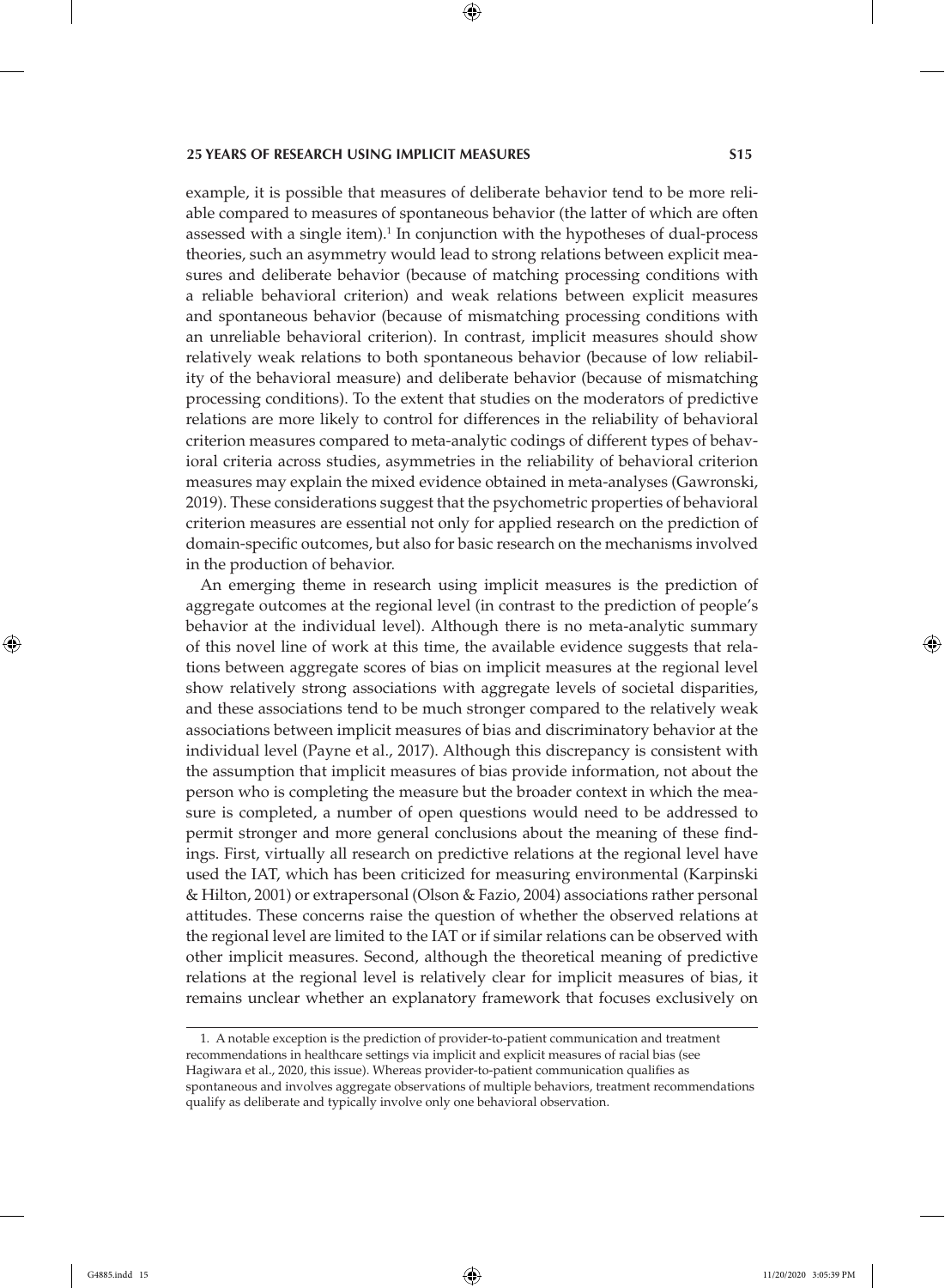contextual factors can be applied to other domains in which implicit measures have proven their predictive utility (e.g., romantic relationships; see Faure et al., this issue). Future research using implicit measures other than the IAT in content domains besides prejudice and stereotyping would be helpful to address these questions.

# UPDATING AND CHANGE

A central question in research using implicit measures concerns the factors that lead to changes in their measurement outcomes, guided by the assumption that such changes reflect corresponding changes in underlying mental constructs. Early research on this question has focused heavily on differential effects on implicit and explicit measures, assuming that dissociations in terms of their antecedents provide information about the role of distinct learning mechanisms associated with responses on implicit and explicit measures (e.g., Gawronski & Bodenhausen, 2006; Rydell & McConnell, 2006). However, due to inherent differences in the processing conditions imposed by the two kinds of measures, it is possible to explain every such dissociation in terms of either (1) learning-related mechanisms operating during the acquisition of new information or (2) retrieval-related mechanisms operating during the expression of behavioral response (De Houwer et al., 2020; Heycke & Gawronski, 2020; see also Kurdi & Dunham, 2020, this issue). Indeed, the available evidence poses a challenge to the idea that responses on implicit measures can be used as a proxy for effects of a unique learning mechanism (e.g., automatic association formation) that is distinct from the learning mechanism underlying responses on explicit measures (Corneille & Mertens, in press).

Another central question in this area is how rapidly the representations underlying responses on implicit measures can be updated and changed. Whereas some studies suggest that responses on implicit measures are rather difficult to change (Lai et al., 2014), other research suggests that responses on implicit measures can change rapidly in response to minimal information (Cone, Mann, & Ferguson, 2017). Given that the former line of work has focused predominantly on preexisting representations of well-known social categories (i.e., African Americans) and the latter on updating and change of newly created representations of previously unknown individuals, a potential explanation for the discrepant findings is that they are driven by the extent to which the underlying representations have become crystallized in response to multiple experiences over time. However, such an explanation is unable to account for the rapid updating of deep-rooted evaluations of well-known targets (Van Dessel, Ye, & De Houwer, 2019). Future research is still needed to clarify the factors that determine the (in)sensitivity of responses on implicit measures to new information, and why some factors are more effective in producing change than others.

Another important question in this area is whether changes on implicit measures are stable over time. While some studies obtained changes that remained stable over several days (e.g., Dasgupta & Greenwald, 2001; Kawakami, Dovidio, Moll, Hermsen, & Russin, 2000; Mann, Kurdi, & Banaji, 2020; Olson & Fazio, 2006),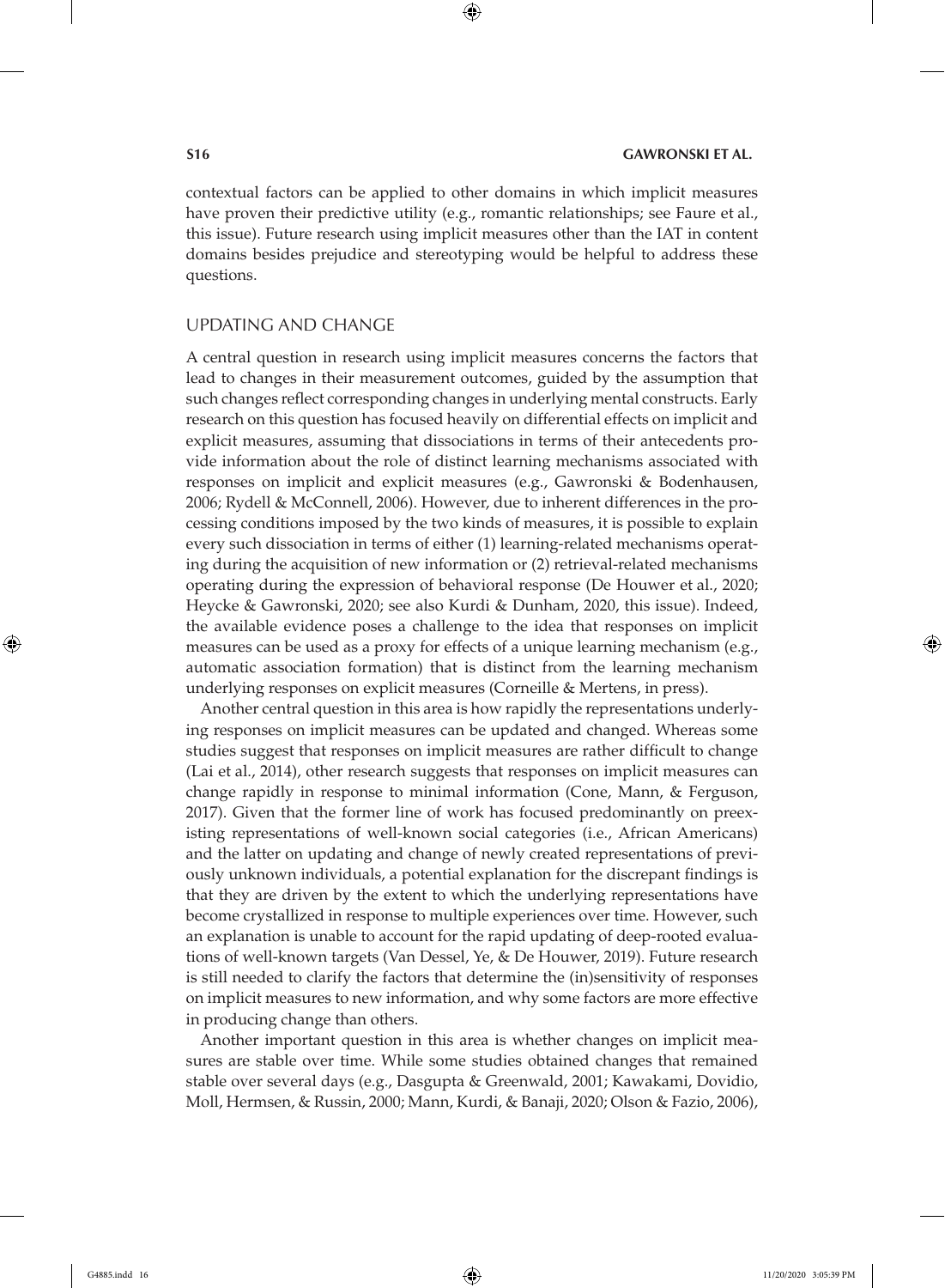others studies found only short-lived changes that dissipated over time (e.g., Lai et al., 2016). Yet, reanalyses of the latter findings suggest that the observed meanlevel effects conceal considerable variation at the individual level, in that participants' responses did not return to their preexisting levels (Vuletich & Payne, 2019). Instead, aggregate responses returned to regional averages with substantial variation at the individual level, consistent with the idea that implicit measures provide information about the broader context in which a person is completing the measure rather than the person who is completing it (Payne et al., 2017).

Complementing research on the stability of changes over time, some studies have investigated the generalization of change across contexts (see Gawronski & Cesario, 2013; Gawronski et al., 2018). A central finding of these studies is that although counterattitudinal information about a target object may effectively change responses on implicit measures in the context in which this information has been learned, initial attitudes may continue to influence responses in other contexts, including the context in which the initial attitude was formed and novel contexts in which the target object had not been encountered before. These results raise the possibility that unstable changes over time may not necessarily reflect a temporal effect, but rather a change in the context during delayed follow-up measurements. Future research investigating the temporal stability of change in different contexts may help to disentangle unique effects of time and context.

Many studies on updating and change of responses on implicit measures are guided by the tacit assumption that, to the extent that responses on implicit measures change, behaviors found to be related to responses on implicit measures will change accordingly. This assumption is based on the idea that (1) implicit measures provide access to specific mental representations and (2) these representations are causally involved in the production of behavior that is predicted by implicit measures. However, counter to this idea, a recent meta-analysis found no evidence for the hypothesis that changes on implicit measures would mediate corresponding changes in behavior (Forscher et al., 2019). One potential interpretation of this finding is that the representations underlying responses on implicit measures are not causally involved in the production of behavior that has been found to be correlated with implicit measures. However, an important caveat to such a conclusion is that external factors can influence the outcomes of implicit measures via measurement-related processes that are independent of the to-be-measured construct (Calanchini & Sherman, 2013; Calanchini et al., 2014; Gawronski, 2019; see also Calanchini, this issue). To the extent that these processes are irrelevant for the production of a focal behavior, a given factor may influence the outcomes of implicit measures without leading to corresponding changes in behavior. Consistent with this interpretation, the above-cited meta-analysis (Forscher et al., 2019) obtained the largest effect for experimental manipulations of executive control processes, which are more likely to influence responses via effects on measurement-processes rather than via changes in underlying mental representations.

Finally, one may question whether the idea of statistical mediation is conceptually appropriate for studying the relation between changes on implicit measures and changes in behavior. In a strict sense, implicit measures assess responses to stimuli,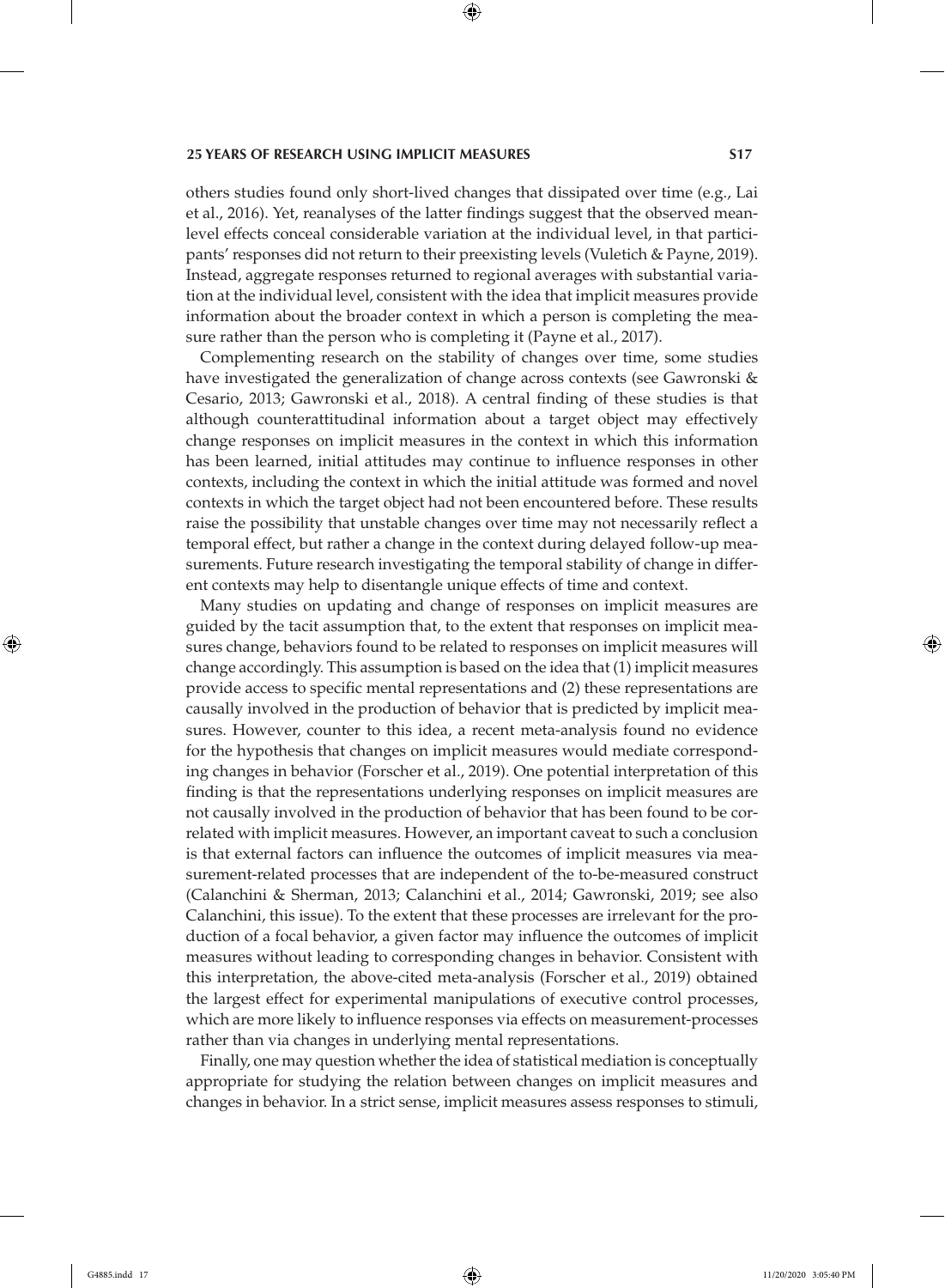and such responses are behaviors, not mental representations (De Houwer, Gawronski, & Barnes-Holmes, 2013). From this perspective, it seems conceptually problematic to treat one type of behavior as a mediator of a different type of behavior, as is done in statistical mediation analyses that treat change on implicit measures as a mediator of change in behavior. Nevertheless, the reviewed findings suggest that research on updating and change would benefit from making its tacit assumptions about behavior change explicit, so that they can become the subject of direct empirical tests. Such tests are not only important for basic research on the mechanisms underlying the production of behavior; they are also essential for applied research investigating the effectiveness of interventions in changing behavior.

# **CONCLUSION**

Implicit measures have inspired an incredible amount of research since their "birth" 25 years ago. Although this work has produced invaluable insights for basic and applied psychology, some important questions remain to be addressed. Yet, regardless of what the final answers to these questions will be, it seems difficult to imagine a future of the field that does not entail a major role for implicit measures. A concerted effort to address unresolved issues may help to move the field forward, and the articles in this Special Issue may provide some helpful directions in this regard.

Following this introduction, the Special Issue starts with a focus on theory (Dalege & van der Maas; Kurdi & Dunham) and applications (Faure et al.; Hagiwara et al.). The subsequent contributions address central questions about the meaning of responses on implicit measures (Degner & Calanchini; Hahn & Goedderz; March et al.) and fundamental measurement issues (Calanchini; O'Shea & Wiers; Unkelbach & Fiedler). The Special Issue concludes with two contributions offering outlooks and conceptual recommendations for future research (Rothermund et al.; Van Dessel et al.).

### **REFERENCES**

- Ajzen, I. (1987). Attitudes, traits, and actions: Dispositional prediction of behavior in personality and social psychology. *Advances in Experimental Social Psychology, 20,* 1–63.
- Ajzen, I., & Fishbein, M. (1977). Attitudebehavior relations: A theoretical analysis and review of empirical research. *Psychological Bulletin, 84,* 888–918.
- Andreychik, M. R., & Gill, M. J. (2012). Do negative implicit associations indicate negative attitudes? Social explanations moderate whether ostensible "negative" associations are prejudice-based or empathy-based. *Journal of Experimental Social Psychology, 48,* 1082–1093.
- Asendorpf, J. B., Banse, R., & Mücke, D. (2002). Double dissociation between explicit and implicit personality self-concept: The case of shy behavior. *Journal of Personality and Social Psychology, 83*, 380–393.
- Back, M. D., Schmukle, S. C., & Egloff, B. (2009). Predicting actual behavior from the explicit and implicit self-concept of personality. *Journal of Personality and Social Psychology, 97,* 533–548.
- Banaji, M. R., & Hardin, C. D. (1996). Automatic stereotyping. *Psychological Science, 7,* 136–141.
- Banse, R., Gawronski, B., Rebetez, C., Gutt, H., & Morton, J. B. (2010). The development of spontaneous gender stereotyping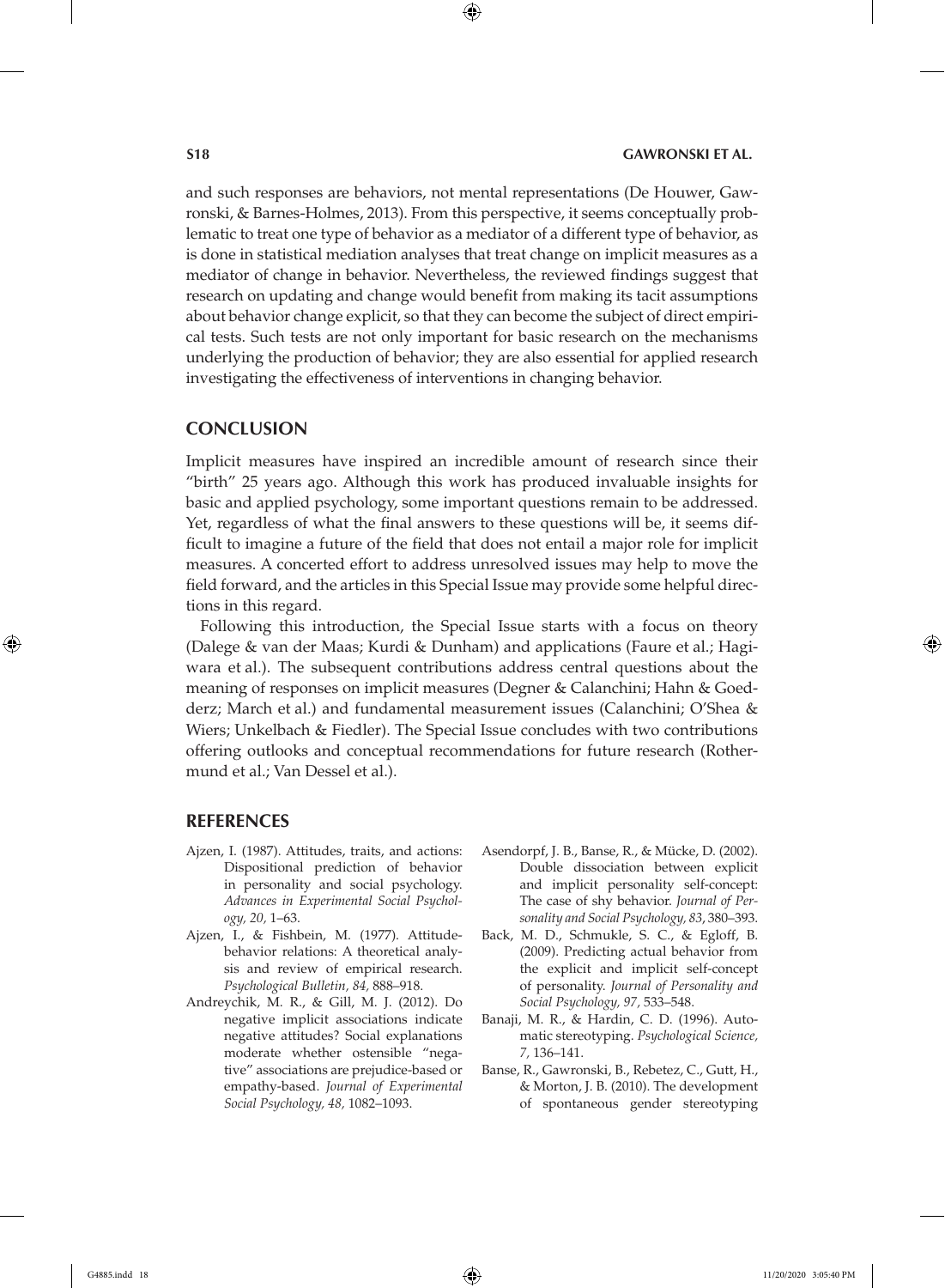in childhood: Relations to stereotype knowledge and stereotype flexibility. *Developmental Science, 13,* 298–306.

- Bar-Anan, Y., Nosek, B. A., & Vianello, M. (2009). The sorting paired features task: A measure of association strengths. *Experimental Psychology, 56,* 329–343.
- Bar-Anan, Y., & Vianello, M. (2018). A multimethod multi-trait test of the dual-attitude perspective. *Journal of Experimental Psychology: General, 147*, 1264–1272.
- Bargh, J. A. (1994). The four horsemen of automaticity: Awareness, intention, efficiency, and control in social cognition. In R. S. Wyer & T. K. Srull (Eds.), *Handbook of social cognition* (pp. 1–40). Hillsdale, NJ: Erlbaum.
- Barnes-Holmes, D., Barnes-Holmes, Y., Stewart, I., & Boles, S. (2010). A sketch of the Implicit Relational Assessment Procedure (IRAP) and the Relational Elaboration and Coherence (REC) model. *The Psychological Record, 60*, 527–542.
- Brendl, C. M., Markman, A. B., & Messner, C. (2005). Indirectly measuring evaluations of several attitude objects in relation to a neutral reference point. *Journal of Experimental Social Psychology, 41,* 346–368.
- Calanchini, J. (2020). How multinomial processing trees have advanced, and can continue to advance, research using implicit measures. *Social Cognition, Supplement,* 167–188.
- Calanchini, J., & Sherman, J. W. (2013). Implicit attitudes reflect associative, non-associative, and non-attitudinal processes. *Social and Personality Psychology Compass*, *7*, 654–667.
- Calanchini, J., Sherman, J. W., Klauer, K. C., & Lai, C. K. (2014). Attitudinal and nonattitudinal components of IAT performance. *Personality and Social Psychology Bulletin*, *40*, 1285–1296.
- Cameron, C. D., Brown-Iannuzzi, J., & Payne, B. K. (2012). Sequential priming measures of implicit social cognition: A meta-analysis of associations with behaviors and explicit attitudes. *Personality and Social Psychology Review, 16,* 330–350.
- Chen, M., & Bargh, J. A. (1999). Consequences of automatic evaluation: Immediate behavioral predispositions to approach or avoid the stimulus. *Personality and Social Psychology Bulletin, 25,* 215–224.
- Cone, J., Mann, T. C., & Ferguson, M. J. (2017). Can we change our implicit minds? New evidence for how, when, and why implicit impressions can be rapidly revised. *Advances in Experimental Social Psychology, 56,* 131–199.
- Conrey, F. R., Sherman, J. W., Gawronski, B., Hugenberg, K., & Groom, C. (2005). Separating multiple processes in implicit social cognition: The quad-model of implicit task performance. *Journal of Personality and Social Psychology, 89,* 469–487.
- Corneille, O., & Hütter, M. (2020). Implicit? What do you mean? A comprehensive review of the delusive implicitness construct in attitude research. *Personality and Social Psychology Review, 24,* 212–232.
- Corneille, O., & Mertens, G. (in press). Behavioral and physiological evidence challenges the automatic acquisition of evaluations. *Current Directions in Psychological Science*.
- Cummins, J., & De Houwer, J. (2019). An inkblot for beliefs: The Truth Misattribution Procedure. *PLoS ONE 14*(6), e0218661.
- Cunningham, W. A., Preacher, K. J., & Banaji, M. R. (2001). Implicit attitude measurement: Consistency, stability, and convergent validity. *Psychological Science, 12,*  163–170.
- Dalege, J., Borsboom, D., van Harreveld, F., van den Berg, H., Conner, M., & van der Maas, H. L. J. (2016). Toward a formalized account of attitudes: The Causal Attitude Network (CAN) Model. *Psychological Review*, *123*, 2–22.
- Dalege, J., Borsboom, D., van Harreveld, F., & van der Maas, H. L. J. (2018). The Attitudinal Entropy (AE) framework as a general theory of individual attitudes. *Psychological Inquiry*, *29*, 175–193.
- Dalege, J., & van der Maas, H. L. J. (2020). Accurate by being noisy: A formal network model of implicit measures of attitudes. *Social Cognition, Supplement ,* 26–42.
- Dasgupta, N., & Greenwald, A. G. (2001). On the malleability of automatic attitudes: Combating automatic prejudice with images of admired and disliked individuals. *Journal of Personality and Social Psychology, 81,* 800–814*.*
- De Houwer, J. (2003). The extrinsic affective Simon task. *Experimental Psychology, 50,* 77–85.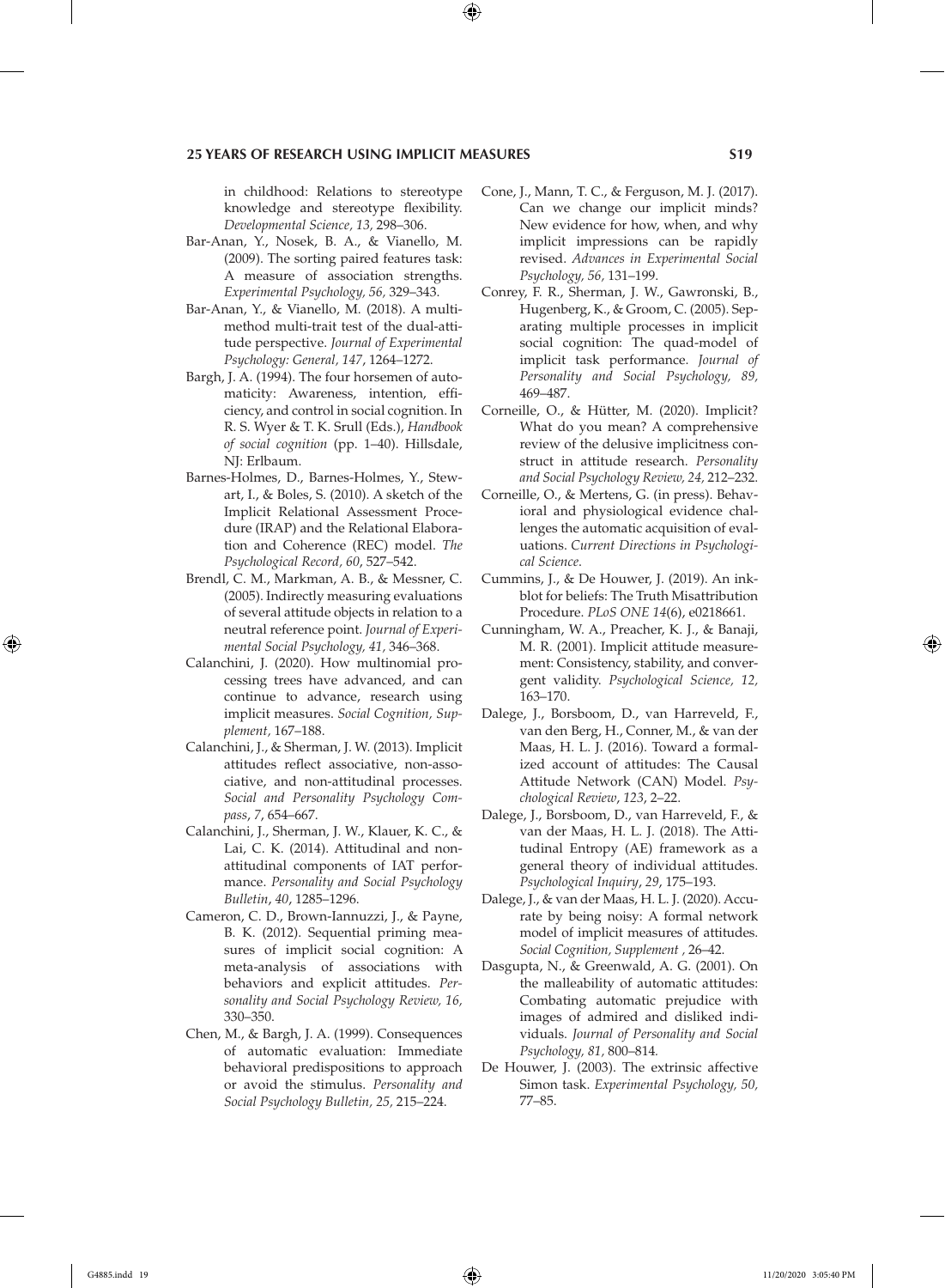- De Houwer, J. (2014). A propositional model of implicit evaluation. *Social and Personality Psychology Compass, 8,* 342–353.
- De Houwer, J., & De Bruycker, E. (2007). The identification-EAST as a valid measure of implicit attitudes toward alcohol-related stimuli. *Journal of Behavior Therapy and Experimental Psychiatry, 38,* 133–143.
- De Houwer, J., Gawronski, B., & Barnes-Holmes, D. (2013). A functional-cognitive framework for attitude research. *European Review of Social Psychology, 24,* 252–287.
- De Houwer, J., Heider, N., Spruyt, A., Roets, A., & Hughes, S. (2015). The relational responding task: Toward a new implicit measure of beliefs. *Frontiers in Psychology, 6,* 319.
- De Houwer, J., Teige-Mocigemba, S., Spruyt, A., & Moors, A. (2009). Implicit measures: A normative analysis and review. *Psychological Bulletin, 135*, 347–368.
- De Houwer, J., Van Dessel, P., & Moran, T. (2020). Attitudes beyond associations: On the role of propositional representations in stimulus evaluation. *Advances in Experimental Social Psychology, 61,* 127–183.
- De Schryver, M., Hughes, S., Rosseel, Y., & De Houwer J. (2016). Unreliable yet still replicable: A comment on LeBel and Paunonen (2011). *Frontiers in Psychology, 6,* 2039.
- Degner, J. (2009). On the (un)controllability of affective priming: Strategic manipulation is feasible but can possibly be prevented. *Cognition and Emotion, 23,* 327–354.
- Degner, J., & Calanchini, J. (2020). Age invariance in implicit bias: Alternate perspectives and their implications for the development of implicit cognition. *Social Cognition, Supplement,* 136–154.
- Degner, J., & Wentura, D. (2010). Automatic prejudice in childhood and early adolescents. *Journal of Personality and Social Psychology, 98,* 356–374.
- Dentale, F., Veccione, M., Ghezzi, V., & Barbaranelli, C. (2019). Applying the latent state-trait analysis to decompose state, trait, and error components of the selfesteem Implicit Association Test. *European Journal of Psychological Assessment, 35,* 78–85.
- Deutsch, R., & Gawronski, B. (2009). When the method makes a difference: Antagonistic effects on "automatic evaluations" as a function of task characteristics of the measure*. Journal of Experimental Social Psychology, 45,* 101–114.
- Faure, R., McNulty, J. K., Hicks, L. L., & Righetti, F. (2020). The case for studying implicit social cognition in close relationships. *Social Cognition, Supplement,*  99–115.
- Fazio, R. H. (2007). Attitudes as objectevaluation associations of varying strength. *Social Cognition, 25,* 603–637.
- Fazio, R. H., Jackson, J. R., Dunton, B. C., & Williams, C. J. (1995). Variability in automatic activation as an unobtrusive measure of racial attitudes: A bona fide pipeline? *Journal of Personality and Social Psychology, 69,* 1013–1027.
- Fazio, R. H., & Olson, M. A. (2003). Implicit measures in social cognition research: Their meaning and use. *Annual Review of Psychology, 54,* 297–327.
- Fazio, R. H., Sanbonmatsu, D. M., Powell, M. C., & Kardes, F. R. (1986). On the automatic activation of attitudes. *Journal of Personality and Social Psychology, 50,* 229–238.
- Fiedler, K., & Bluemke, M. (2005). Faking the IAT: Aided and unaided response control on the Implicit Association Tests. *Basic and Applied Social Psychology, 27,* 307–316.
- Fleeson, W., & Jayawickreme, E. (in press). Revealing the social-cognitive mechanisms constituting personality's central variable. *Advances in Experimental Social Psychology*.
- Forscher, P. S., Lai, C. K., Axt, J. R., Ebersole, C. R., Herman, M., Devine, P. G., & Nosek, B. A. (2019). A meta-analysis of procedures to change implicit measures. *Journal of Personality and Social Psychology, 117*, 522–559.
- Fried, S. B., & Johnson, J. S. (2015). Implicit measures in sales research. *Journal of Personal Selling & Sales Management, 35,* 72–84.
- Friese, M., Hofmann, W., & Schmitt, M. (2008). When and why do implicit measures predict behaviour? Empirical evidence for the moderating role of opportunity, motivation, and process reliance.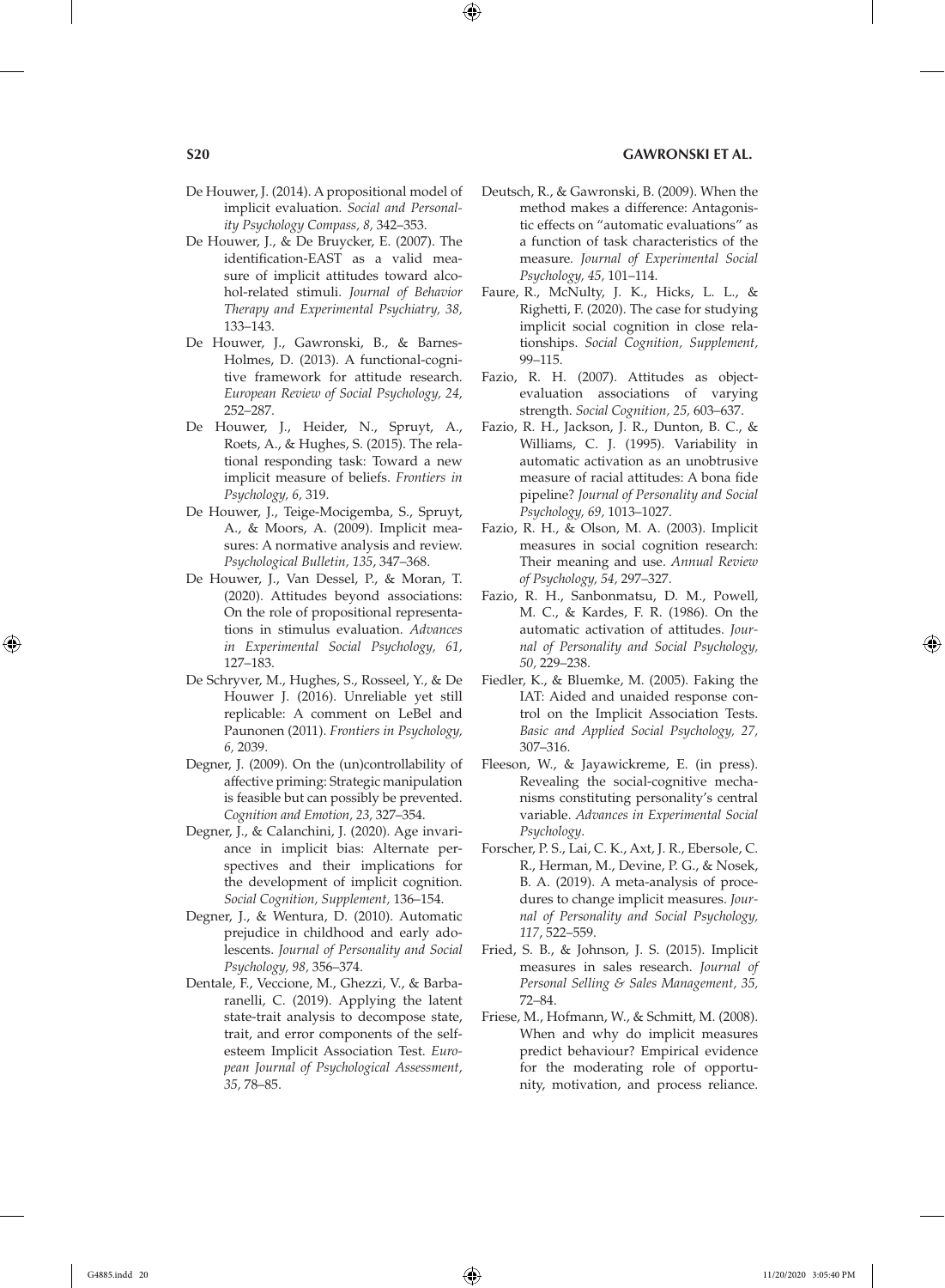*European Review of Social Psychology, 19,*  285–338.

- Gawronski, B. (2019). Six lessons for a cogent science of implicit bias and its criticism. *Perspectives on Psychological Science, 14,* 574–595.
- Gawronski, B., & Bodenhausen, G. V. (2005). Accessibility effects on implicit social cognition: The role of knowledge activation and retrieval experiences. *Journal of Personality and Social Psychology, 89*, 672–685.
- Gawronski, B., & Bodenhausen, G. V. (2006). Associative and propositional processes in evaluation: An integrative review of implicit and explicit attitude change. *Psychological Bulletin, 132*, 692–731.
- Gawronski, B., & Bodenhausen, G. V. (2011). The associative-propositional evaluation model: Theory, evidence, and open questions. *Advances in Experimental Social Psychology, 44,* 59–127.
- Gawronski, B., & Bodenhausen, G. V. (2015). Theory evaluation. In B. Gawronski & G. V. Bodenhausen (Eds.), *Theory and explanation in social psychology* (pp. 3–23). New York: Guilford.
- Gawronski, B., & Bodenhausen, G. V. (2017). Beyond persons and situations: An interactionist approach to understanding implicit bias. *Psychological Inquiry, 28,* 268–272.
- Gawronski, B., & Brannon, S. M. (2019). Attitudes and the implicit-explicit dualism. In D. Albarracín & B. T. Johnson (Eds.), *The handbook of attitudes. Volume 1: Basic principles* (2nd ed., pp. 158–196). New York: Routledge.
- Gawronski, B., & Cesario, J. (2013). Of mice and men: What animal research can tell us about context effects on automatic responses in humans. *Personality and Social Psychology Review, 17,* 187–215.
- Gawronski, B., Cunningham, W. A., LeBel, E. P., & Deutsch, R. (2010). Attentional influences on affective priming: Does categorization influence spontaneous evaluations of multiply categorizable objects? *Cognition and Emotion, 24*, 1008–1025.
- Gawronski, B., & De Houwer, J. (2014). Implicit measures in social and personality psychology. In H. T. Reis, & C. M. Judd (Eds.), *Handbook of research methods*

*in social and personality psychology* (2nd ed., pp. 283–310). New York: Cambridge University Press.

- Gawronski, B., Galdi, S., & Arcuri, L. (2015). What can political psychology learn from implicit measures? Empirical evidence and new directions. *Political Psychology, 36,* 1–17.
- Gawronski, B., Hofmann, W., & Wilbur, C. J. (2006). Are "implicit" attitudes unconscious? *Consciousness and Cognition, 15*, 485–499.
- Gawronski, B., Morrison, M., Phills, C. E., & Galdi, S. (2017). Temporal stability of implicit and explicit measures: A longitudinal analysis. *Personality and Social Psychology Bulletin, 43,* 300–312.
- Gawronski, B., Rydell, R. J., De Houwer, J., Brannon, S. M., Ye, Y., Vervliet, B., & Hu, X. (2018). Contextualized attitude change. *Advances in Experimental Social Psychology, 57,* 1–52.
- Greenwald, A. G., & Banaji, M. R. (1995). Implicit social cognition: Attitudes, selfesteem, and stereotypes. *Psychological Review, 102,* 4–27.
- Greenwald, A. G., & Banaji, M. R. (2017). The implicit revolution: Reconceiving the relation between conscious and unconscious. *American Psychologist*, *72*, 861–871.
- Greenwald, A. G., Banaji, M. R., Rudman, L. A., Farnham, S. D., Nosek, B. A., & Mellott, D. S. (2002). A unified theory of implicit attitudes, stereotypes, selfesteem, and self-concept. *Psychological Review, 109,* 3–25.
- Greenwald, A. G., Brendl, M., Cai, H., Cvencek, D., Dovidio, J. F., Friese, M., . . . & Wiers, R. (2020). *The Implicit Association Test at age 20: What is known and what is not known about implicit bias*. Preprint retrieved from PsyArXiv on July 7, 2020. https://doi.org/10.31234/osf.io/bf97c
- Greenwald, A. G., & Farnham, S. D. (2000). Using the Implicit Association Test to measure self-esteem and self-concept. *Journal of Personality and Social Psychology, 79,* 1022–1038.
- Greenwald, A. G., & Lai, C. K., (2020). Implicit social cognition. *Annual Review of Psychology, 71,* 419–445.
- Greenwald, A. G., McGhee, D. E., & Schwartz, J. K. L. (1998). Measuring individual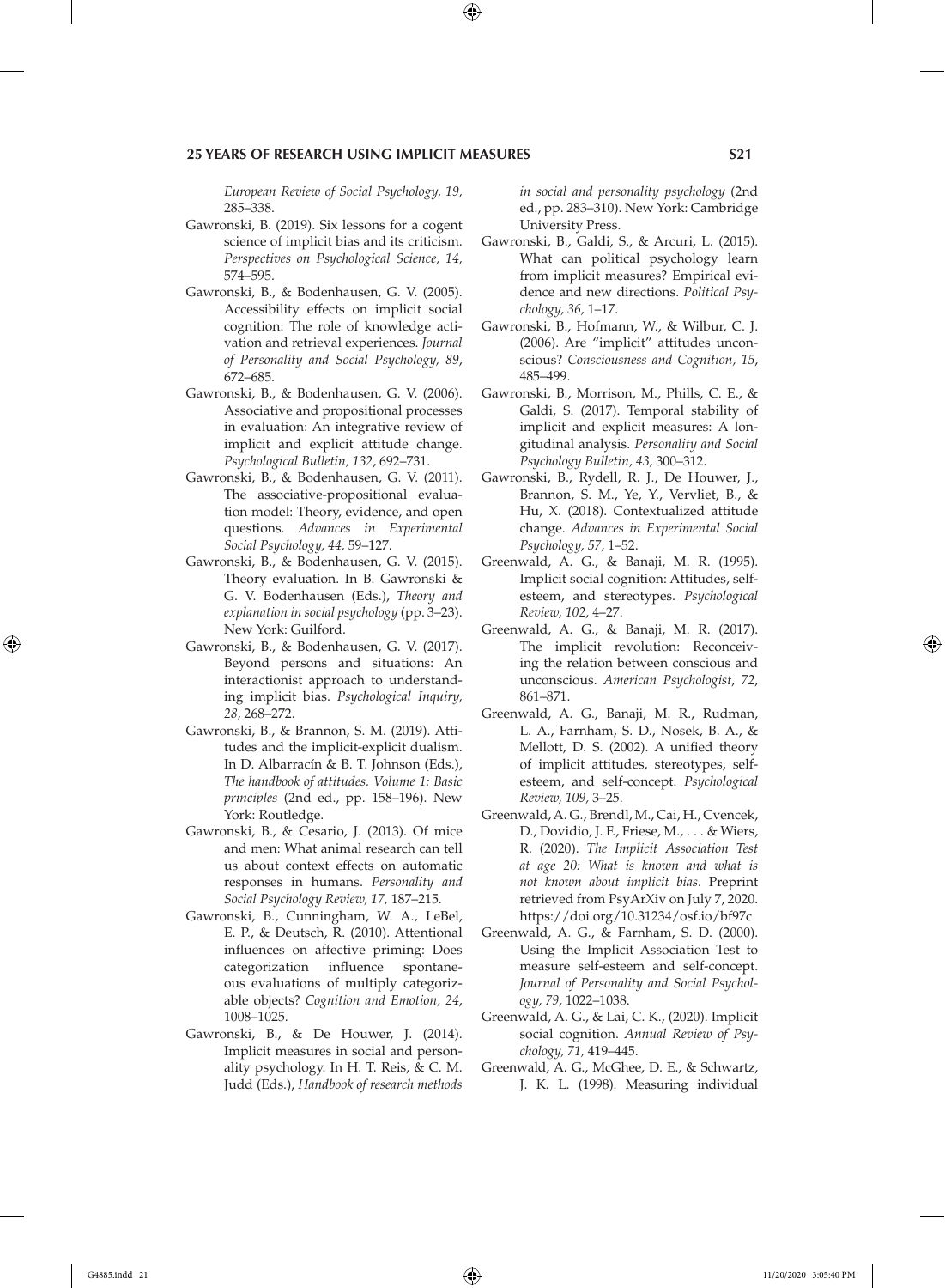differences in implicit cognition: The Implicit Association Test. *Journal of Personality and Social Psychology, 74,* 1464–1480.

- Greenwald, A. G., Poehlman, T. A., Uhlmann, E., & Banaji, M. R. (2009). Understanding and using the Implicit Association Test: III. Meta-analysis of predictive validity. *Journal of Personality and Social Psychology, 97,* 17–41.
- Gschwendner, T., Hofmann, W., & Schmitt, M. (2008). Differential stability: The effects of acute and chronic construct accessibility on the temporal stability of the Implicit Association Test. *Journal of Individual Differences, 29,* 70–79.
- Hagiwara, N., Dovidio, J. F., Stone, J., & Penner, L. A. (2020). Applied racial/ethnic healthcare disparities research using implicit measures. *Social Cognition, Supplement,* 69–98.
- Hahn, A., & Gawronski, B. (2019). Facing one's implicit biases: From awareness to acknowledgment. *Journal of Personality and Social Psychology*, *116,* 769–794.
- Hahn, A., & Goedderz, A. (2020). Trait unconsciousness, state unconsciousness, preconsciousness, and social miscalibration in the context of implicit evaluations. *Social Cognition, Supplement,* 116–135.
- Hahn, A., Judd, C. M., Hirsh, H. K., & Blair, I. V. (2014). Awareness of implicit attitudes. *Journal of Experimental Psychology: General, 143,* 1369–1392.
- Hehman, E., Calanchini, J., Flake, J. K., & Leitner, J. B. (2019) Establishing construct validity evidence for regional measures of explicit and implicit racial bias. *Journal of Experimental Psychology: General, 148,* 1022–1040.
- Heycke, T., & Gawronski, B. (2020). Co-occurrence and relational information in evaluative learning: A multinomial modeling approach. *Journal of Experimental Psychology: General, 149,* 104–124.
- Hofmann, W., Friese, M., & Strack, F. (2009). Impulse and self-control from a dualsystems perspective. *Perspectives on Psychological Science, 4,* 162–176.
- Hofmann, W., Friese, M., & Wiers, R. W. (2008). Impulsive versus reflective influences on health behavior: A theoretical framework and empirical review. *Health Psychology Review, 2,* 111–137.
- Hofmann, W., Gawronski, B., Gschwendner, T., Le, H., & Schmitt, M. (2005).

A meta-analysis on the correlation between the Implicit Association Test and explicit self-report measure. *Personality and Social Psychology Bulletin, 31,* 1369–1385.

- Hu, X., Gawronski, B., & Balas, R. (2017). Propositional versus dual-process accounts of evaluative conditioning: I. The effects of co-occurrence and relational information on implicit and explicit evaluations. *Personality and Social Psychology Bulletin, 43,* 17–32.
- Irving, L. H., & Smith, C. T. (2020). Measure what you are trying to predict: Applying the correspondence principle to the Implicit Association Test. *Journal of Experimental Social Psychology, 86,* 103898.
- Jones, C. R., Kirkland, T., & Cunningham, W. A. (2014). Attitudes, evaluation, and emotion regulation. In J. J. Gross (Ed.), *Handbook of emotion regulation* (p. 251– 266). New York: Guilford.
- Kang, J., Bennett, J. M., Carbado, D., Casey, P., Dasgupta, N., Faigman, D., Godsil, R., Greenwald, A. G., Levinson, J., & Mnookin, J. (2012). Implicit bias in the courtroom. *UCLA Law Review*, *59*, 1124–1186.
- Karpinski, A., & Hilton, J. L. (2001). Attitudes and the Implicit Association Test. *Journal of Personality and Social Psychology, 81,* 774–788*.*
- Karpinski, A., & Steinman, R. B. (2006). The Single Category Implicit Association Test as a measure of implicit social cognition. *Journal of Personality and Social Psychology, 91,* 16–32.
- Kawakami, K., Dovidio, J. F., Moll, J., Hermsen, S., & Russin, A. (2000). Just say no (to stereotyping): Effects of training in the negation of stereotypic associations on stereotypic activation. *Journal of Personality and Social Psychology, 78,*  871–888.
- Klauer, K. C., & Teige-Mocigemba, S. (2007). Controllability and resource dependence in automatic evaluation. *Journal of Experimental Social Psychology, 43,* 648–655*.*
- Klauer, K. C., Voss, A., Schmitz, F., & Teige-Mocigemba, S. (2007). Process-components of the Implicit Association Test: A diffusion model analysis. *Journal of Personality and Social Psychology, 93,* 353–368.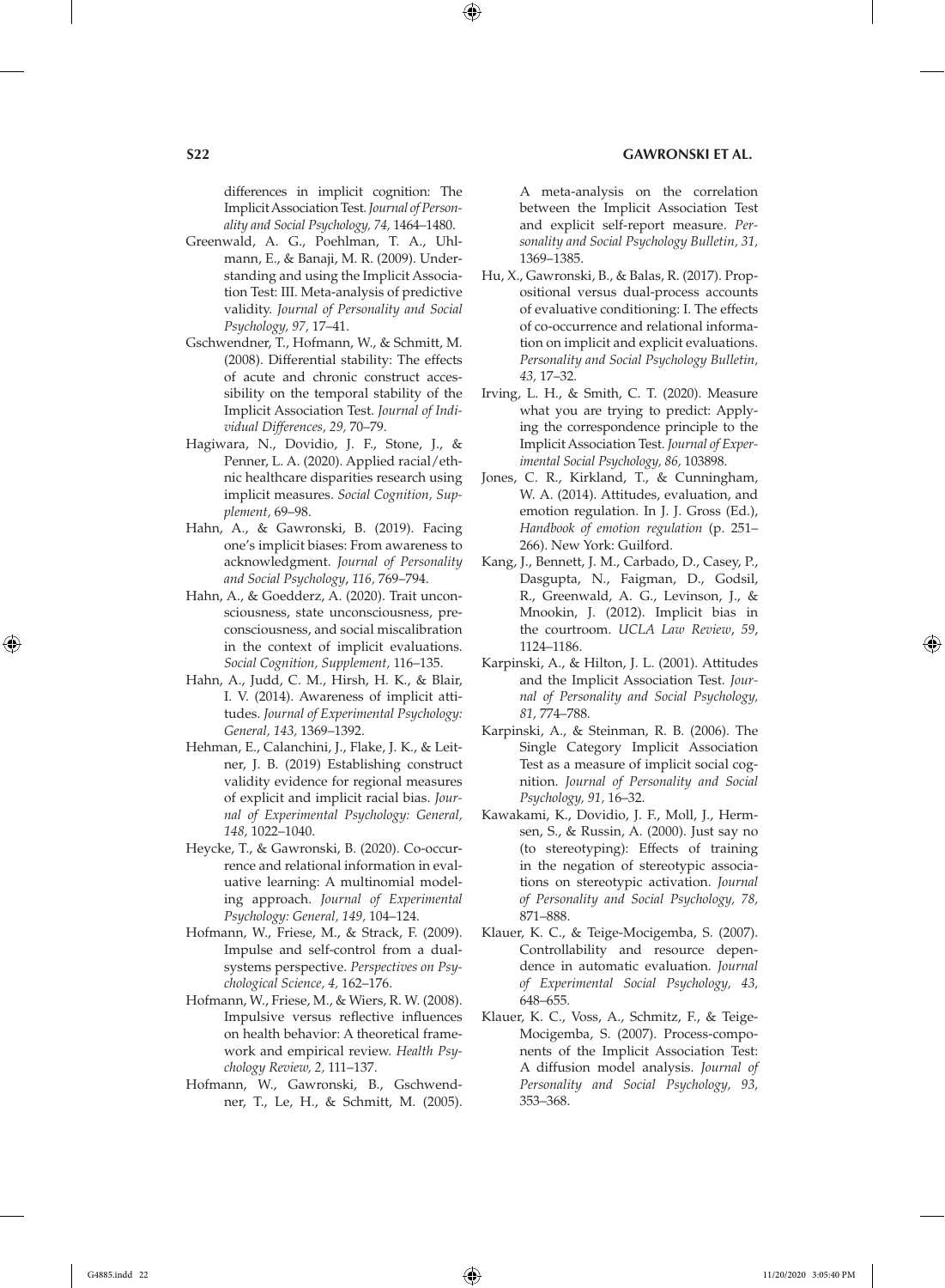- Koch, T., Ortner, T. M., Eid, M., Caspers, J., & Schmitt, M. (2014). Evaluating the construct validity of objective personality tests using a multitrait-multimethodmultioccasion-(MTMM-MO) approach. *European Journal of Psychological Assessment, 30,* 208–230.
- Kurdi, B., & Dunham, Y. (2020). Propositional accounts of implicit evaluation: Taking stock and looking ahead. *Social Cognition, Supplement,* 43–68.
- Kurdi, B., Seitchik, A. E., Axt, J. R., Carroll, T. J., Karapetyan, A., Kaushik, N., Tomezsko, D., Greenwald, A. G., & Banaji, M. R. (2019). Relationship between the Implicit Association Test and intergroup behavior: A meta-analysis. *American Psychologist, 74*, 569–586.
- Lai, C. K., Marini, M., Lehr, S. A., Cerruti, C., Shin, J. L., Joy-Gaba, J. A., . . . & Nosek, B. A. (2014). A comparative investigation of 18 interventions to reduce implicit racial preferences. *Journal of Experimental Psychology: General, 143,* 1765–1785.
- Lai, C. K., Skinner, A. L., Cooley, E., Murrar, S., Brauer, M., Devos, T., . . . & Nosek, B. A. (2016). Reducing implicit racial preferences: II. Intervention effectiveness across time. *Journal of Experimental Psychology: General, 145,* 1001–1016.
- LeBel, E. P., & Paunonen, S. V. (2011). Sexy but often unreliable: The impact of unreliability on the replicability of experimental findings with implicit measures. *Personality and Social Psychology Bulletin, 37,* 570–583.
- Lee, K. M., Lindquist, K. A., & Payne, B. K. (2018). Constructing bias: Conceptualization breaks the link between implicit bias and fear of Black Americans. *Emotion, 18,* 855–871.
- Lemmer, G., Gollwitzer, M., & Banse, R. (2015). On the psychometric properties of the aggressiveness-IAT for children and adolescents. *Aggressive Behavior, 41,* 84–95.
- Levinson, J. D., & Smith, R. D. (Eds.). (2012). *Implicit racial bias across the law*. New York: Cambridge University Press.
- Mann, T. C., Kurdi, B., & Banaji, M. R. (2020). How effectively can implicit evaluations be updated? Using evaluative statements after aversive repeated evaluative pairings. *Journal of Experimental Psychology: General, 149*, 1169–1192.
- March, D. S., Gaertner, L., & Olson, M. A. (2018). On the prioritized processing of threat in a Dual Implicit Process model of evaluation. *Psychological Inquiry, 29,*  1–13.
- March, D. S., Olson, M. A., & Gaertner, L. (2020). Lions, and tigers, and implicit measures, oh my! Implicit assessment and the valence vs. threat distinction. *Social Cognition, Supplement,* 155–166.
- Meissner, F., & Rothermund, K. (2013). Estimating the contributions of associations and recoding in the Implicit Association Test: The ReAL model for the IAT. *Journal of Personality and Social Psychology, 104,* 45–69.
- Moors, A. (2009). Theories of emotion causation: A review. *Cognition and Emotion, 23,* 625–662.
- Moors, A. (2016). Automaticity: Componential, causal, and mechanistic explanations. *Annual Review of Psychology, 67,* 263–287.
- Moran, T., & Bar-Anan, Y. (2013). The effect of object-valence relations on automatic evaluation. *Cognition and Emotion, 27,* 743–752.
- Nosek, B. A., & Banaji, M. R. (2001). The go/ no-go association task. *Social Cognition, 19,* 625–666.
- Nosek, B. A., Graham, J., & Hawkins, C. B. (2010). Implicit political cognition. In B. Gawronski, & B. K. Payne (Eds.), *Handbook of implicit social cognition: Measurement, theory, and applications* (pp. 548– 564)*.* New York: Guilford.
- Nosek, B. A., & Smyth, F. L. (2007). A multitrait-multimethod validation of the Implicit Association Test: Implicit and explicit attitudes are related but distinct constructs. *Experimental Psychology, 54,*  14–29*.*
- Nosek, B. A., Smyth, F. L., Hansen, J. J., Devos, T., Lindner, N. M., Ranganath, K. A., Smith, C. T., Olson, K. R., Chugh, D., Greenwald, A. G., & Banaji, M. R. (2007). Pervasiveness and correlates of implicit attitudes and stereotypes. *European Review of Social Psychology*, *18*, 36–88.
- O'Shea, B. A. O., & Wiers, R. W. (2020). Moving beyond the relative assessment of implicit biases: Navigating the complexities of absolute measurement. *Social Cognition, Supplement,* 189–210.
- Olson, M. A., & Fazio, R. H. (2003). Relations between implicit measures of prejudice: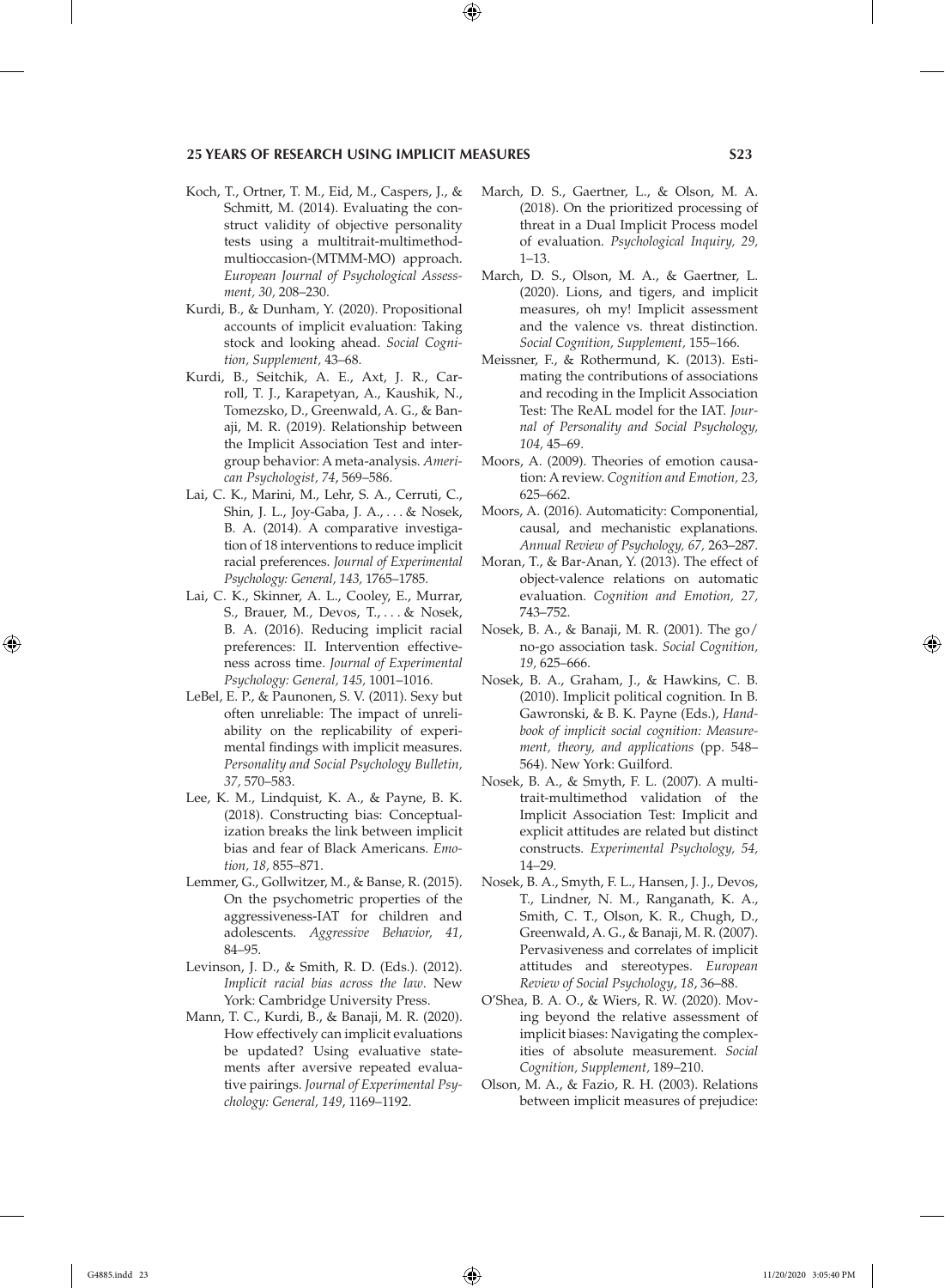What are we measuring? *Psychological Science, 14,* 636–639.

- Olson, M. A., & Fazio, R. H. (2004). Reducing the influence of extra-personal associations on the Implicit Association Test: Personalizing the IAT. *Journal of Personality and Social Psychology, 86,* 653–667.
- Olson, M. A., & Fazio, R. H. (2006). Reducing automatically activated racial prejudice through implicit evaluative conditioning*. Personality and Social Psychology Bulletin, 32,* 421–433.
- Oswald, F. L., Mitchell, G., Blanton, H., Jaccard, J., & Tetlock, P. E. (2013). Predicting ethnic and racial discrimination: A meta-analysis of IAT criterion studies. *Journal of Personality and Social Psychology, 105*, 171–192.
- Payne, B. K., Burkley, M., & Stokes, M. B. (2008). Why do implicit and explicit attitude tests diverge? The role of structural fit. *Journal of Personality and Social Psychology, 94,* 16–31.
- Payne, B. K., Cheng, S. M., Govorun, O., & Stewart, B. D. (2005). An inkblot for attitudes: Affect misattribution as implicit measurement. *Journal of Personality and Social Psychology, 89,* 277–293.
- Payne, B. K., & Gawronski, B. (2010). A history of implicit social cognition: Where is it coming from? Where is it now? Where is it going? In B. Gawronski & B. K. Payne (Eds.), *Handbook of implicit social cognition: Measurement, theory, and applications* (pp. 1–15). New York: Guilford.
- Payne, B. K., Hall, D. H., Cameron, C. D., & Bishara, A. J. (2010). A process model of affect misattribution. *Personality and Social Psychology Bulletin, 36,* 1397–1408.
- Payne, B. K., Vuletich, H. A., & Lundberg, K. B. (2017). The bias of crowds: How implicit bias bridges personal and systemic prejudice. *Psychological Inquiry, 28,* 233–248.
- Penke, L., Eichstaedt, J., & Asendorpf, J. B. (2006). Single Attribute Implicit Association Tests (SA-IAT) for the assessment of unipolar constructs: The case of sociosexuality. *Experimental Psychology, 53,* 283–291.
- Perkins, A., & Forehand, M. (2010). Implicit social cognition and indirect measures in consumer behavior. In B. Gawronski & B. K. Payne (Eds.), *Handbook of implicit*

*social cognition: Measurement, theory, and applications* (pp. 535–547). New York: Guilford.

- Perugini, M., Richetin, J., & Zogmaister, C. (2010). Prediction of behavior. In B. Gawronski & B. K. Payne (Eds.), *Handbook of implicit social cognition: Measurement, theory, and applications* (pp. 255– 277). New York: Guilford.
- Peters, K. R., & Gawronski, B. (2011). Mutual influences between the implicit and explicit self-concepts: The role of memory activation and motivated reasoning. *Journal of Experimental Social Psychology, 47,* 436–442.
- Rivers, A. M., & Hahn, A. (2019). What cognitive mechanisms do people reflect on when they predict IAT scores? *Personality and Social Psychology Bulletin, 45,* 878–892.
- Roefs, A., Huijding, J., Smulders, F. T. Y., MacLeod, C. M., de Jong, P., Wiers, R. W., & Jansen, A. (2011). Implicit measures of association in psychopathology research. *Psychological Bulletin, 137*, 149–193.
- Rohr, M., Degner, J., & Wentura, D. (2015). The "emotion misattribution" procedure: Processing beyond good and bad under masked and unmasked presentation conditions. *Cognition and Emotion, 29,* 196–219.
- Rothermund, K., Grigutsch. L. A., Jusepeitis, A., Koranyi, N., Meissner, F., Müller, F., Urban, M., & Wentura, D. (2020). Research with implicit measures: Suggestions for a new agenda of sub-personal psychology. *Social Cognition, Supplement,* 246–266.
- Rothermund, K., Teige-Mocigemba, S., Gast, A., & Wentura, D. (2009). Minimizing the influence of recoding in the IAT: The Recoding-Free Implicit Association Test (IAT-RF). *Quarterly Journal of Experimental Psychology, 62,* 84–98.
- Rydell, R. J., & McConnell, A. R. (2006). Understanding implicit and explicit attitude change: A systems of reasoning analysis. *Journal of Personality and Social Psychology, 91,* 995–1008.
- Schmidt, A. F., Banse, R., & Imhoff, R. (2015). Indirect measures in forensic contexts. In F. J. R. van de Vijver & T. Ortner (Eds.), *Behavior-based assessment in psychology* (pp. 173–194). Göttingen: Hogrefe.